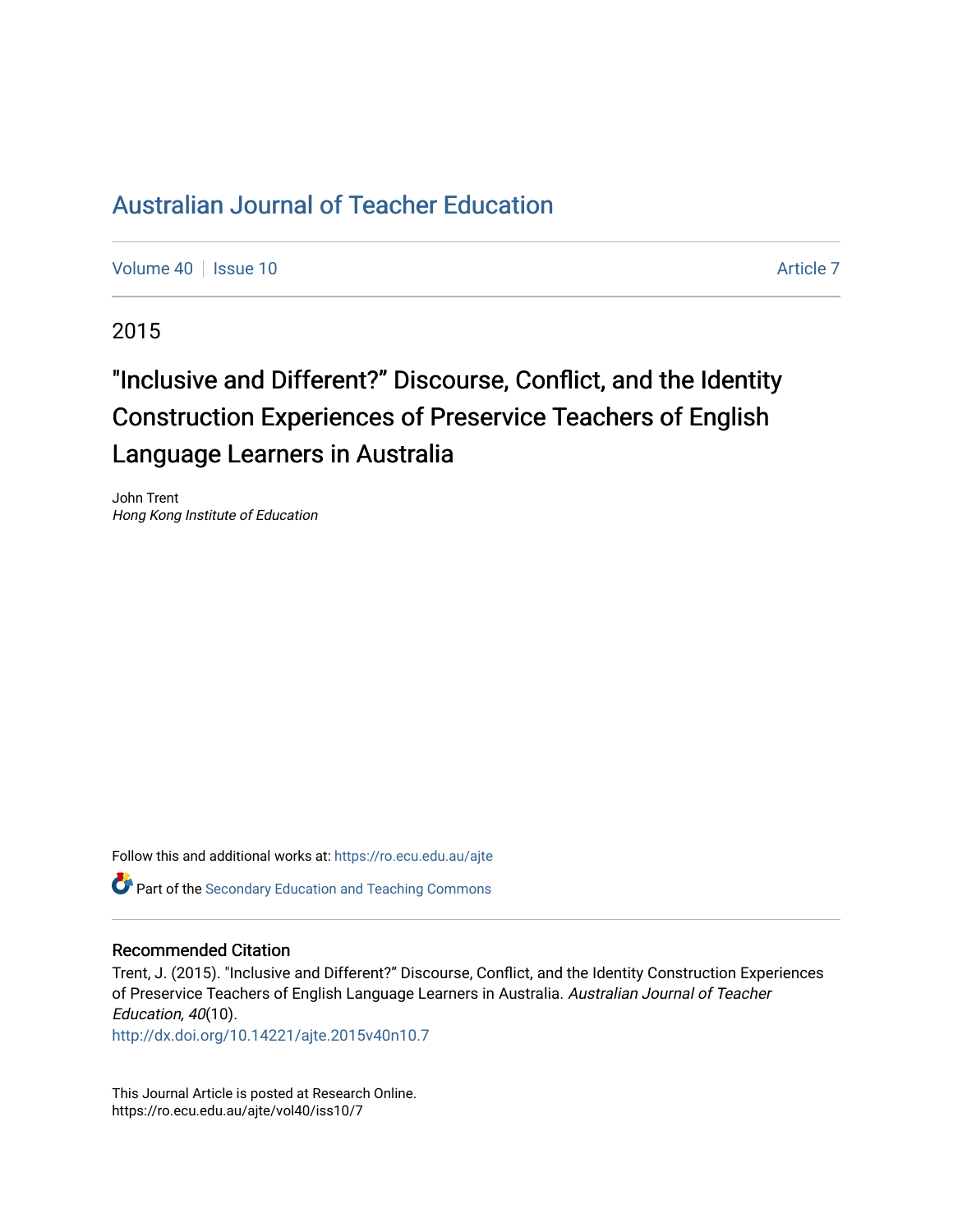## **"Inclusive and Different?" Mainstream Preservice Teachers' Perceptions of Preparedness to Teach in Linguistically Diverse Classrooms in Australia**

## John Trent Hong Kong Institute of Education

*Abstract: This article reports the results of a discourse-theoretic study that considered the perspectives of one group of preservice mainstream teachers in Australia concerning their preparedness to teach English language learners (ELLs). Framed by a theory of teacher identity and using in-depth interviews, the paper explores the perceptions and experiences of six preservice teachers, revealing the presence of two dominant discourses of ELLs: a discourse of equity and inclusiveness and a discourse of difference. The results suggested that these discourses interacted in ways unanticipated by policy makers and that an unintended consequence of this discursive interplay was that participants experienced conflict between the professional identity positions that were made available to them within these discourses. The ways in which this conflict might be overcome to support the identity construction goals of teachers of ELLs are discussed and suggestions for future research considered.* 

## **Introduction**

Many countries in which English is used as the primary first language have reported rapid growth in the number of school students who speak a language other than English as their first language (de Jong & Harper, 2005; Hammond, 2014; McGee, Haworth, & MacIntyre, 2015; Yoon, 2008). For instance, in the Australian state of New South Wales (NSW), where this study was conducted, approximately 20% of all students in government schools are reported to be learning English as an additional language, with over 30% originating from a language background other than English (NSWDEC, 2014).

Recently, growing attention has been given to understanding the complex and extensive knowledge demanded of teachers of ELLs (de Jong, Harper, & Coady, 2013; Hammond, 2014). However, doubts have been raised about the preparedness of mainstream teachers in some countries to provide high-quality education for ELLs. Research has suggested that teachers may not possess the competencies to meet the learning needs of ELLs (Hutchinson & Hadjioannou, 2011), that they struggle to make sense of teaching and learning in multilingual school settings (Reeves, 2006), and have an inadequate understanding of the processes of second language acquisition (Evans, Arnot-Hopffer, & Jurich, 2005). In particular, preservice teachers reported feeling ill-prepared to teach ELLs (Siwatu, 2011), leading to a suggested disconnect between teacher education programs and the beliefs of graduating teachers about their capacity to meet the needs of their ELLs (Webster & Valeo, 2011). In Australia, Hammond (2012) argues that insufficient support exists for mainstream teachers to develop the knowledge about language and literacy essential to working effectively with ELLs (Hammond, 2012). Indeed, addressing the issue of inclusive education more generally, Forlin and Chambers (2011) report that only a small proportion of newly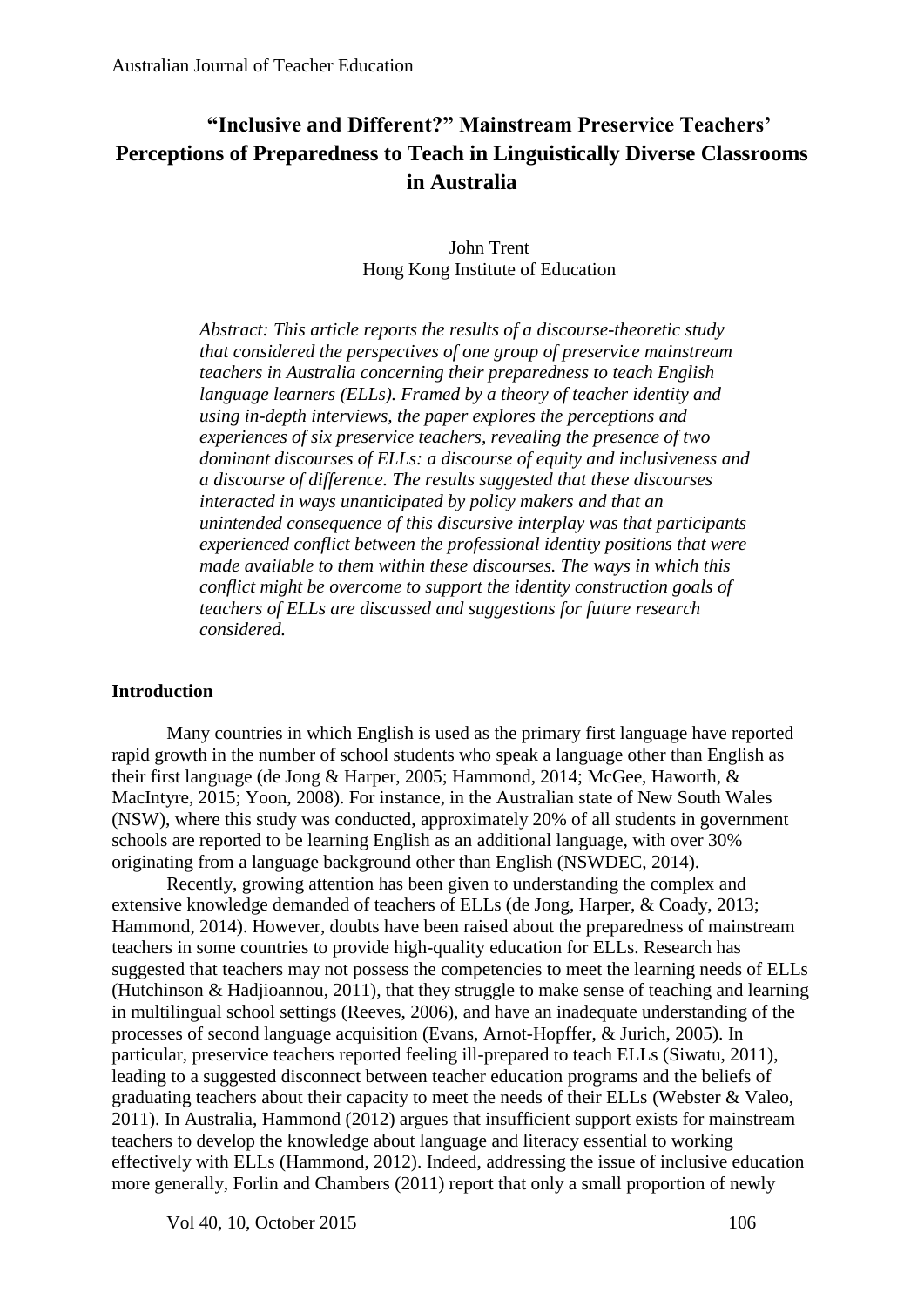graduated teachers in Australia rated their preparation for teaching students with special education needs as very good or excellent (p. 18). A potential consequence of this perceived lack of support for mainstream teachers is the perpetuation of "the deficit paradigm" (Fenner, 2014; Mills, 2008), which associates negative academic consequences with students from culturally and linguistically diverse backgrounds, for example (Sharma & Lazar, 2014).

Concerns about teacher preparedness for teaching ELLs have led to suggestions that "providing teachers with adequate tools and techniques to support these learners is essential" (Facella, Rampino, & Shea, 2005, p. 209). However, while an emphasis on "tools and techniques" can provide teachers with useful instructional strategies for the classroom, the privileging of pedagogic practices risks paying insufficient attention to the role of the teacher in the provision of high quality educational experiences for ELLs. Varghese, Morgan, Johnston, and Johnson (2005), for example, argue that to understand teaching and learning "we need to understand teachers" (p. 22). Addressing this need, recent research has explored the challenges teachers of ELLs face in constructing their professional identities (Kayi-Aydar, 2015; Khong & Saito, 2014). Thus, Kayi-Aydar (2015) discovered that while her participants, who were pre-service elementary school teachers in the United States, positioned themselves as either a guide or resource to ELLs or as a bridge between ELLs and the school system, they also drew attention to power relations within schools that positioned them as non-powerful in terms of their capacity to act and to teach ELLs.

According to Kayi-Aydar (2015), "given its significant role in education of ELLs, teacher identity and agency is a topic that needs further investigation" (p. 102). This study responds to this research need by examining how one group of preservice school teachers in Australian constructed their identities as teachers of ELLs. First, this investigation is contextualized by exploring some of the dominant discourses that shape the identity construction of teachers of ELLs. Next, a framework for investigating teacher identity is described and then applied to understand the identity construction experiences of six preservice teachers of ELLs in Australia. Implications for teacher education designed to support the construction of teachers' of ELLs professional identities are discussed and suggestions for future research considered.

#### **Discourses for teaching in linguistically diverse classrooms**

Millar Marsh (2002) explained that discourses, which she defined as "frameworks for thought and action that groups of individuals draw upon in order to speak and interact with one another in meaningful ways" (p. 456), position teachers and learners in particular ways. In NSW, the positioning of teachers and students is partly shaped by the identification of one group as English as an Additional Language or Dialect (EAL/D) students, that is, "students whose first language is a language or dialect other than Standard Australian English who require additional support to assist them to develop English language proficiency" (NSWDEC, 2014, p. 6). One discourse of schooling that surrounds the identification of this particular group of students and which shapes the thoughts and actions of teachers is a discourse of equity and inclusiveness. In its advice to schools, for instance, the NSW Government places particular emphasis on inclusivity and equity in teaching, endorsing "*inclusive* teaching practices which recognize and value the backgrounds and cultures of all students" and committing schools "to providing opportunities which allow *all* students to achieve *equitable* education and social outcomes" (p. 4, emphasis added). Indeed, this emphasis on inclusivity and equity in teaching and learning is reflected in multicultural education policy in NSW which, implemented in 2005, states that (NSWDEC, 2005):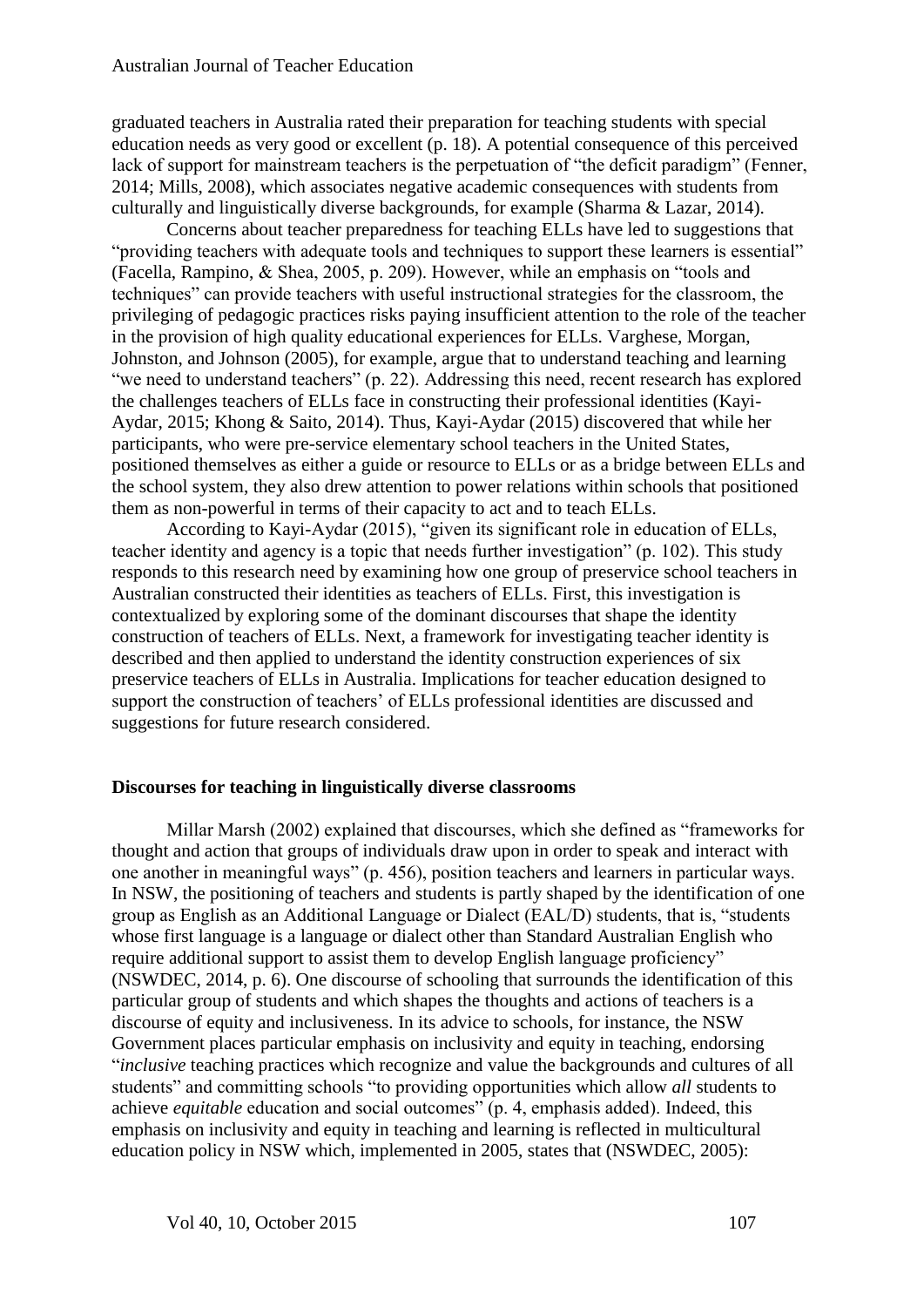*Schools will ensure inclusive teaching practices which recognize and value the backgrounds of all students and promote an open and tolerant attitude towards different cultures, languages, religions and world views.* 

As this policy position suggests, this discourse extends to linguistic inclusiveness, reflecting recent concern with concepts such as translingual practice (Canagarajah, 2013) and plurilingualism (Taylor and Snoddon, 2013), which contest the view of languages as fixed, discrete entities in favour of flexibility in classroom language practices. As Lin (2013) explains, by drawing on learners' full linguistic repertoires, plurilingual pedagogies value "the strategic, principled use of local resources to scaffold learning in both language and content classrooms" (p. 521). Although policy frameworks and advice to schools in NSW do not make explicit reference to terms such as plurilingualism, the cultural and linguistic knowledge ELLs possess are recognized as valuable resources for learning (NSWDEC, 2014, p. 11):

*Knowing about concepts in their first language (L1) can make learning English easier because a student needs only to transfer knowledge into a new language…students should be encouraged to continue to develop their first language as maintenance of L1 enhances learning a second language…all teachers are expected to use culturally and linguistically inclusive strategies that support EAL/D learners to participate in classroom activities. These strategies may include encouraging the use of first language….* 

Another discourse that positioned teachers and learners in particular ways was the discourse of difference. This discourse emphasized differences between those learners positioned as "EAL/D students" and "their English speaking peers" (NSWDEC, 2014, p. 6). For example, those positioned as the former are believed to "need to learn more, and more quickly" (p. 6). In practice, the discourse of difference privileges the use of "differentiated teaching programs, practices and strategies" (NSWDEC, 2014, p.26), as well as differentiated assessment, for "EAL/D students". The discourse of difference underpinning this advice to schools is also reflected in the NSW Government's Multicultural Education Policy (NSWDEC, 2005):

*Schools, through differentiated curriculum and specific teaching and learning programs, will address the learning needs of students from culturally and linguistically diverse backgrounds requiring specific support.* 

This paper builds upon previous attempts to understand the challenges facing mainstream teachers of ELLs by considering how discourses such as equity and inclusiveness and difference shaped one group of preservice teachers' professional identity construction in Australia. A contribution of this study is to question taken granted assumptions, such as those that posit an unproblematic linear link between class teachers acquiring the substantial and complex knowledge essential to providing ELLs with high quality education, the classroom application of certain tools and techniques, and improved learning outcomes for ELLs. For instance, class teachers in NSW are positioned as responsible for understanding the needs and language proficiency of ELLs, implementing differentiated teaching programs, practices, and strategies, and engaging in professional development focusing on EAL/D pedagogy (NSWDEC, 2014, p. 26).

However, as discussed in the previous section, evidence suggests that some preservice teachers in Australia question their preparedness to implement policies and advice on inclusive education in general (Forlin & Chambers, 2011) and on linguistically diverse classrooms in particular (Hammond, 2012). However, implicit in the positioning of teachers by discourses such as inclusivity and difference is the assumption that, given appropriate support through professional development, class teachers will indeed be able to acquire the knowledge required to discharge such responsibilities and, moreover, that teachers will unproblematically apply such knowledge in the form of classroom tools and techniques in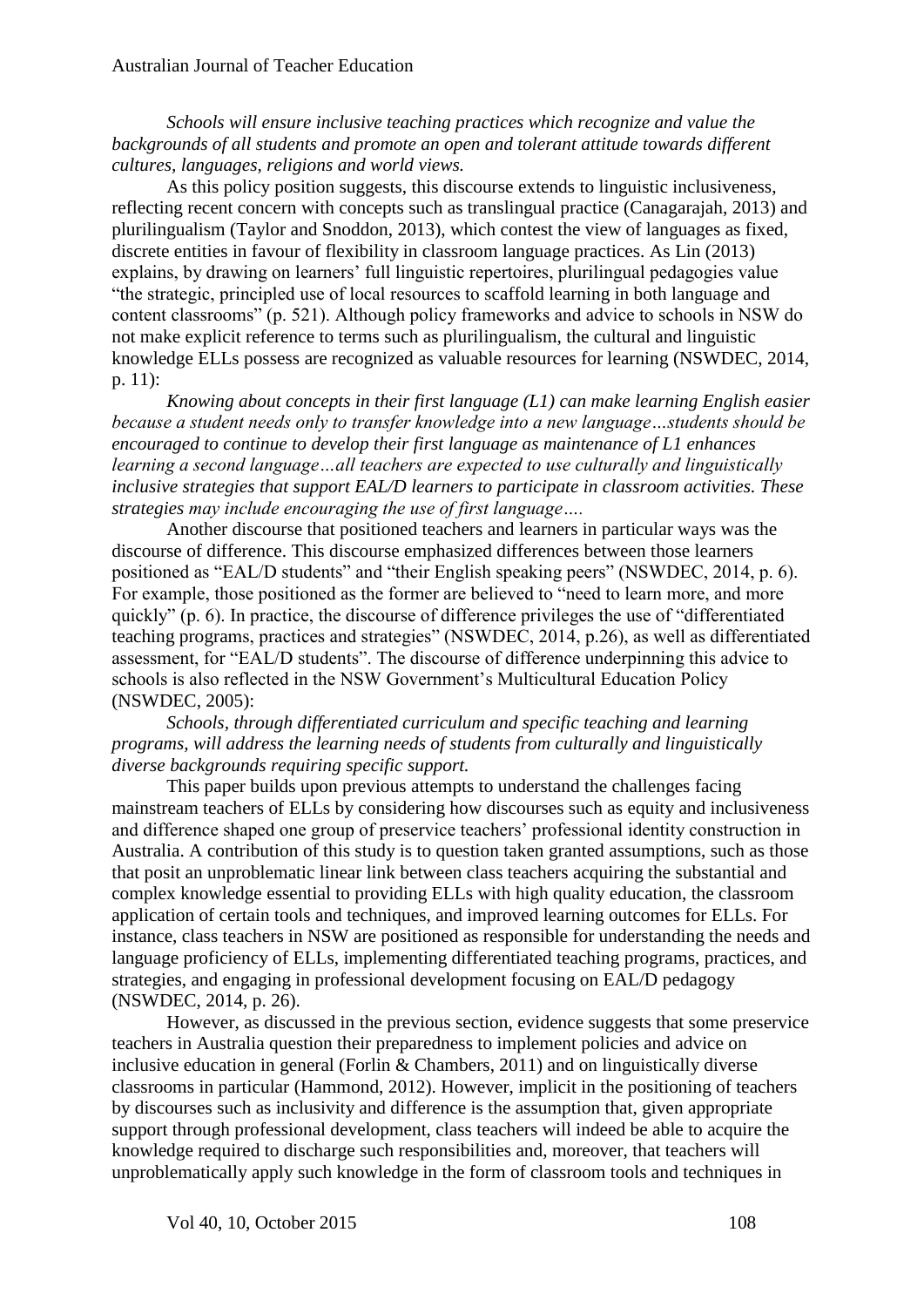ways that necessarily lead ELLs to "achieve target language and curriculum content outcomes" (NSWDEC, 2014, p. 29). Therefore, the remainder of this paper problematizes such responses to preservice teachers' concerns about their preparedness to teach in linguistically diverse classrooms using a framework for understanding teacher identity, which is described in the following section.

## *Towards an integrated framework for understanding teacher identity*

Day (2011) defined identity as "the way we make sense of ourselves and the image of ourselves that we present to others" (p. 48), echoing Lasky's (2005) belief that teacher identity represents the means by which "teachers define themselves to themselves and to others" (p. 901). Sachs (2005) maintained that these definitions of self constitute a framework by which teachers construct ideas about "how to be," "how to act," and "how to understand" their work. Varghese, Morgan, Johnston, and Johnson (2005) argued that understanding identity requires attention to both identity-in-practice and identity-in-discourse, with the former referring to the operationalization of identity through concrete practices and the latter recognizing that "identity is constructed, maintained and negotiated to a significant extent through language and discourse" (p. 23). The theoretical framework used in this paper, which draws together several themes in the literature on teacher identity construction, is summarized in Figure 1.



**Figure One. An integrated framework for investigating teacher identity**

*Source: Author*

## **Figure 1: Language: The discursive construction of identity**

Figure 1 suggests that identity partially reflects the influence of discourse. Following Pennycook (1994), the term 'discourse' does not refer to refer to language or language use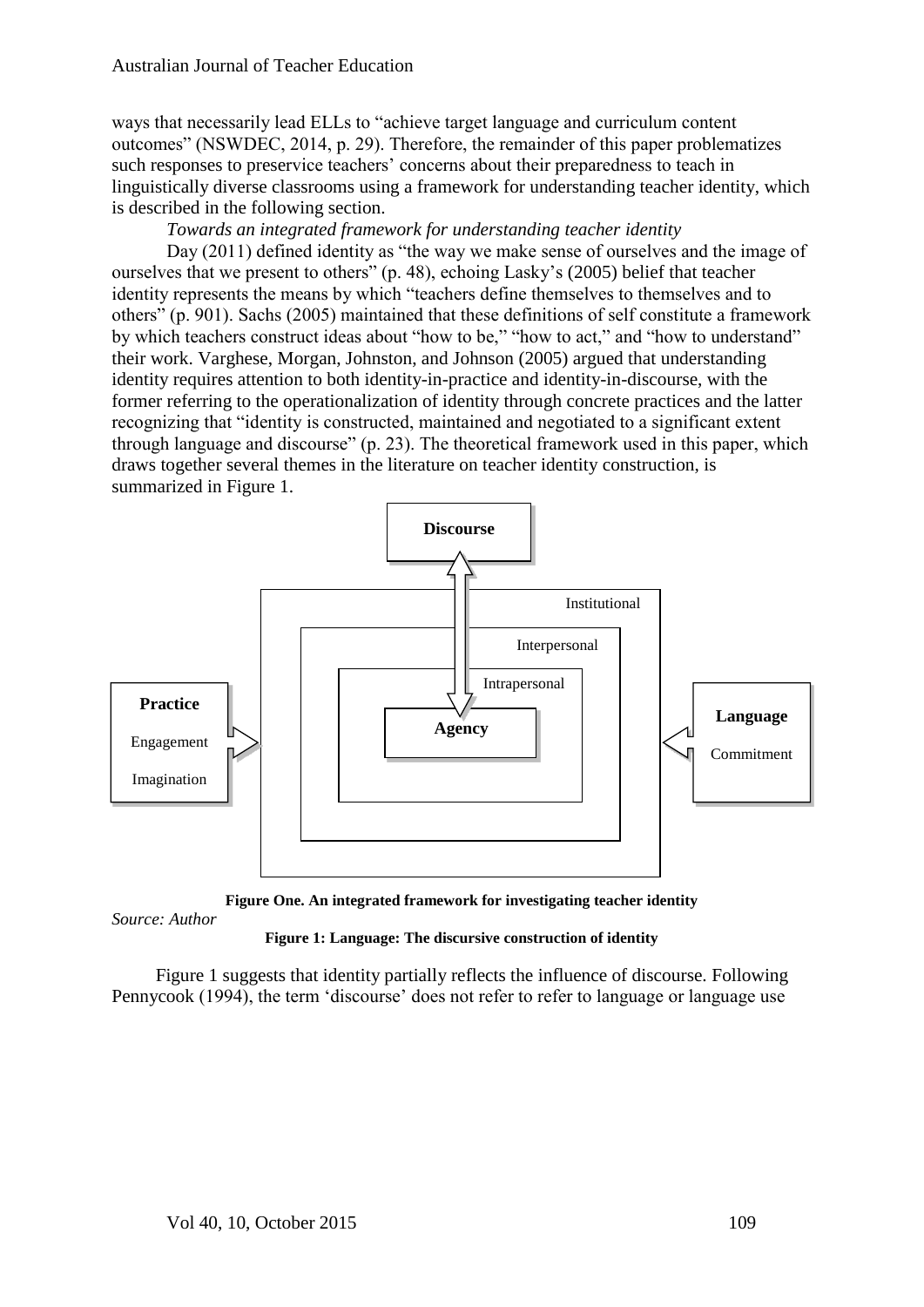but instead "to ways of organizing meaning that are often, though not exclusively, organized through language" (p. 128). In poststructuralist theory such discourses provide individuals with subject positions from which they "actively interpret the world and by which they are themselves governed" (Weedon, 1997, p. 93).

To investigate the ways in which the teacher participants in this study perceived their positioning within the dominant discourses associated with ELLs, this paper draws upon tools for discourse analysis introduced by Fairclough (2003). Fairclough described the discursive construction of identity as the "texturing of identity," arguing that what authors commit themselves to within texts "is an important part of how they identify themselves" (p. 164) and that the commitments an author makes can be assessed in terms of modality and evaluation. Modality refers to what individuals commit themselves to in terms of truth, obligation, and necessity, and is often displayed in the use of modal verbs such as 'should' and 'must' and modal adverbs such as 'probably' and 'possibly'.

Evaluation describes what is believed to be desirable or undesirable, and is often expressed in terms of what is considered good or bad or useful and important. Evaluations can be expressed explicitly through the use of words such as 'wonderful' or deeply embedded in texts, thereby invoking implicit value systems. Examples of the ways in which the framework was used to understand participants' discursive construction of teacher identities are provided in the data collection and analysis section.

## **Practice: The experiential construction of identity**

Wenger (1998) argued that "identification takes place in the doing" (p. 193). His theoretical framework conceptualizes identity construction in terms of three modes of belonging: engagement, imagination, and alignment. Through engagement, individuals establish and maintain joint enterprises, negotiate meanings, and establish relations with others. This emphasis on the individual, and their understanding of and engagement in practices and activities as one aspect of their professional identity construction, is reflected in recent attention given to the role of teachers' cognition and behavior in understanding their identity work (Day & Lee, 2011).

In addition, the emphasis Wenger (1998) placed on relations with others in identity construction is helpful in understanding how an individual teacher constructs his or her professional identities partly through relations with mentors, school authorities, teacher educators, and other teachers (Cohen, 2010). Therefore, acknowledging the importance of individual cognition and emotions, as well as relations with others, Figure 1 includes both intrapersonal and interpersonal dimensions of professional identity construction.

Through imagination, Wenger's (1998) second mode of belonging, individuals create images of the world across time and space by extrapolating beyond their own experience. Finally, alignment coordinates individuals' activities within broader structures and enterprises, allowing them to adopt the identity of an organization, such as a school, as their own. This aspect of identity construction is recognized in Figure 1 through the inclusion of the institutional domain in investigating teacher identity.

## **Negotiating and Contesting Identity**

Wenger (1998) also investigated identity formation in terms of the negotiation of meanings that matter within a social configuration. Negotiability implies that identity is a dynamic process. This view of identity underscores the role of agency, which describes the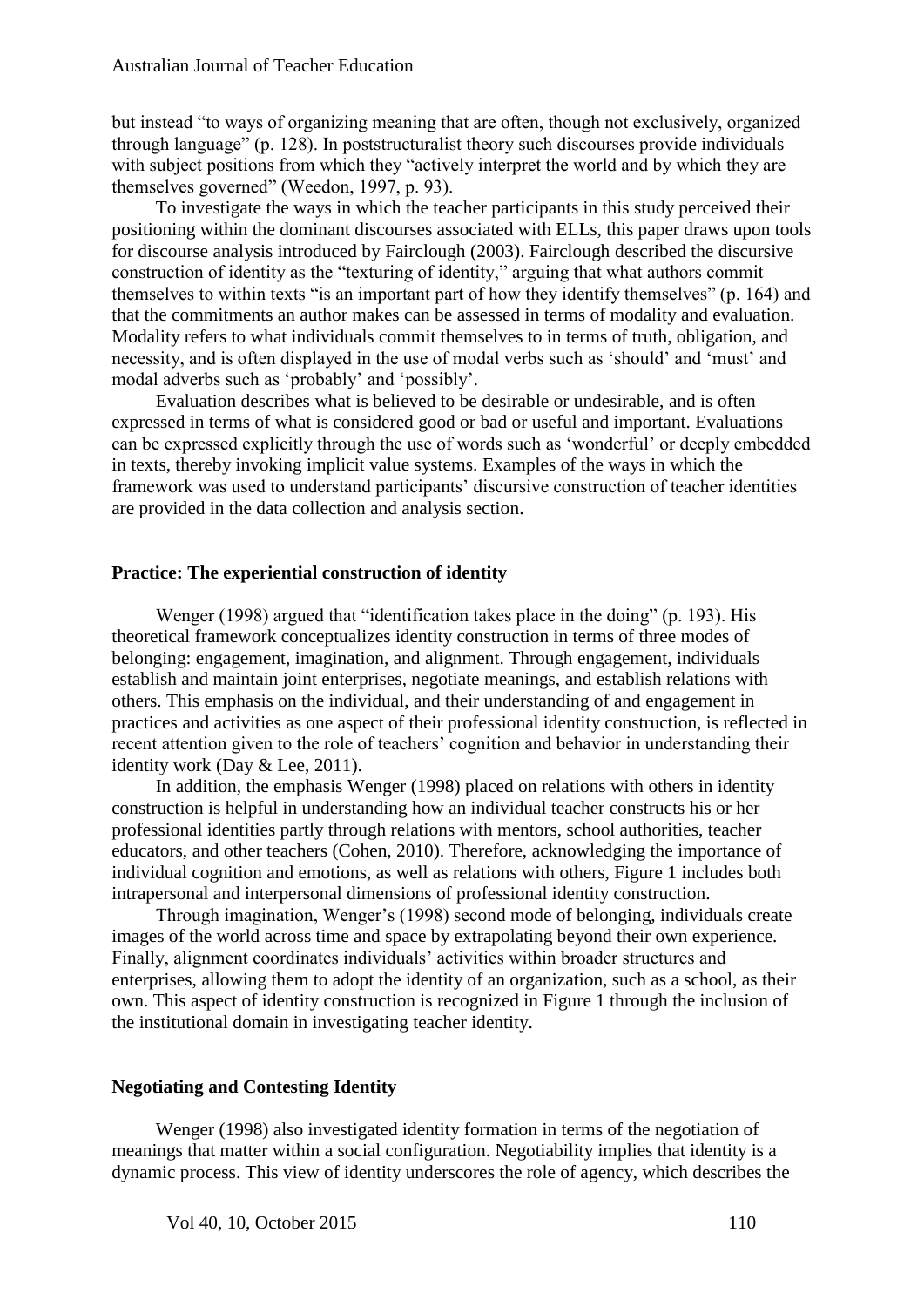capacity "to do things which affect the social relationships in which [individuals] are embedded" (Layder, 2006, p. 4). However, although Wenger's (1998) description of identity as negotiated recognizes the role that conflict can play within communities, researchers have criticized his framework for providing a "benign model" (Barton & Tusting, 2005, p. 10) that fails to adequately theorize the role of conflict and contestation in identity construction. Laclau and Mouffe (1985), in contrast, proposed a theory of social relations that does take such contestation and conflict seriously. According to Laclau and Mouffe (1985), meanings are fluid and discourses contingent, which means that there is always scope for struggle over which meanings should prevail.

Although agency is essential to teacher identity construction, a comprehensive framework must also account for the limits to teacher agency. As Beauchamp and Thomas (2011) noted, "a teacher's experience can be one of not only active construction of an identity, but also of an imposed identity stemming from societal or cultural conceptions of teachers" (p. 7). Thus, understanding teacher identity requires recognition of how a teacher's professional identity is shaped by, and shapes, contextual factors, such as the school environment (Beauchamp & Thomas, 2009). In Figure 1 the interplay of such constraint and enablement in teacher identity construction is depicted by the arrow linking discourse and agency.

Drawing upon this theoretical framework, data collection and analysis was guided by the following research question: *What are the discourses that shape the perceptions of preparedness to teach in linguistically diverse classrooms amongst one group of preservice mainstream teachers' in Australia?* 

## **The Study Context and Participants**

Six preservice teachers took part in this study. At the time of data collection, each participant was enrolled in a Master of Teaching program at a large urban university in Sydney, Australia. The Master of Teaching program is offered as an intensive preservice secondary teacher education program for post-graduate students. Students undertake courses in core educational areas as well as teaching specializations, such as English, mathematics, science, and business studies. A particular emphasis is placed on professional experience with participants undertaking 80 days of supervised teaching practice in a least two different secondary schools during the program.

As Merriam (2009) points out, different approaches to sampling can be adopted, including convenience and purposive. In the current study, sampling was guided partly by convenience in that I met the six participants during the final stages of their Master of Teaching degree when they enrolled in one of the courses I taught on the program. To minimize power differential between myself and the participants, I invited the participants to take part in the study following the completion of the course, including all assessment items.

A purposive approach to sampling was also employed. According to Patton (2002), purposive sampling in qualitative research is driven by the need for in-depth study of information-rich cases, which are "those from which one can learn a great deal about issues of central importance to the purpose of the inquiry" (p. 77). Therefore, as I was concerned with understanding how mainstream preservice teachers of ELLs construct their professional identities, I invited participants to join this study partly because they were completing a professional teaching qualification and had majored in a teaching specialization other than teaching English as a second language. Thus, the subject specializations of the participants,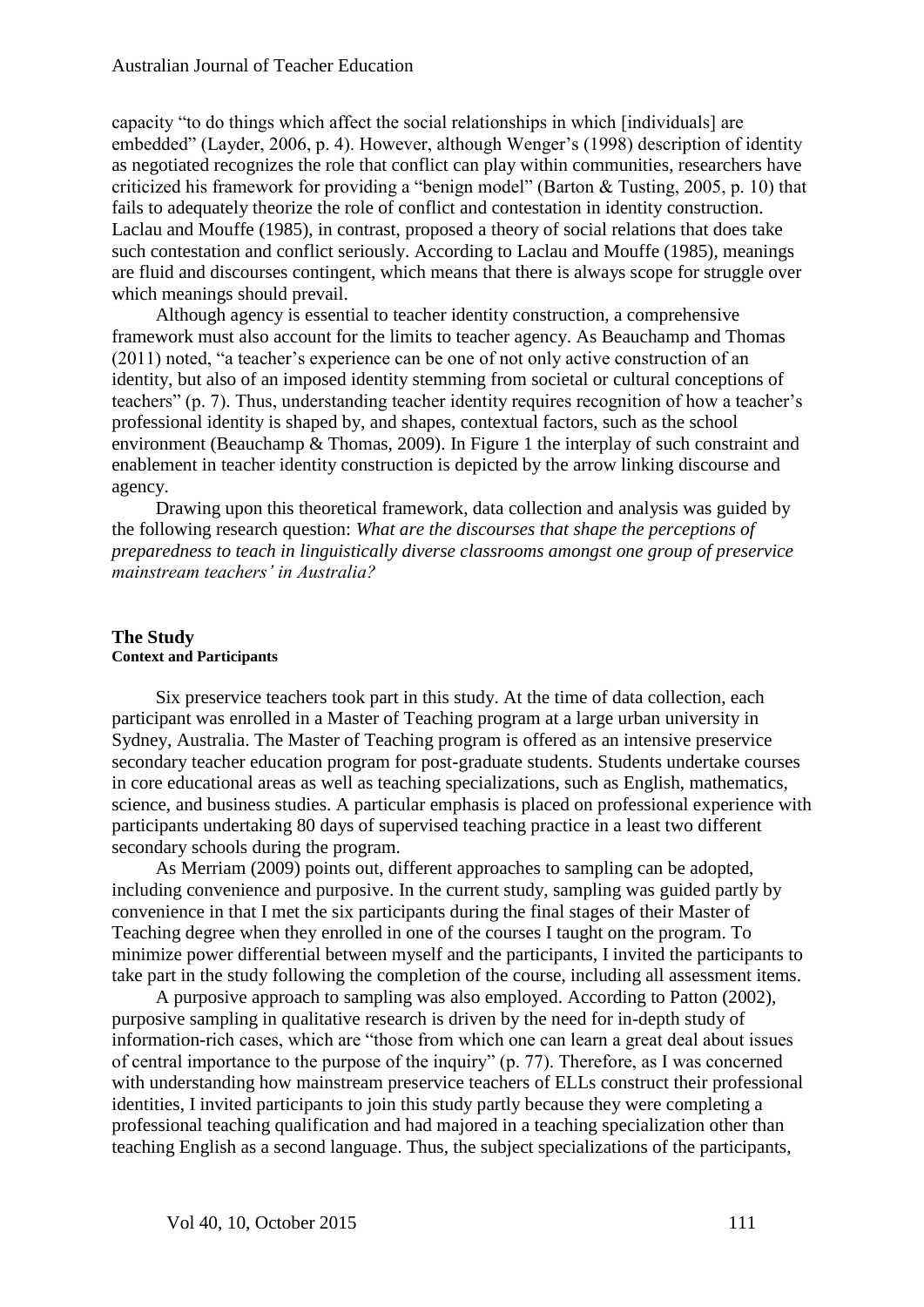whose names are pseudonymous, were: History (Stan and Philip), Drama (Brenda), Science (Cathy and Grace) and Music (Justin).

A purposive approach to sampling is also reflected in the decision to invite into the study only participants who reported having no full time teaching experience in secondary schools, other than their participation in the practicum component of the Master of Teaching degree. In addition, all of the participants self-identified English as their mother tongue and did not regard him or herself as fluent in any language other than English. Finally, each preservice teacher indicated that during the teaching practicum they had observed and taught classes that contained students identified as ELLs by a mentor teacher within their different practicum schools.

#### **Data Collection and Analysis**

Each participant took part in a semi-structured interview, which ranged from approximately 55 to 85 minutes, and which was audiotaped and transcribed. The interview began by seeking biographical information about the participants, their qualifications and teaching experience. Other questions addressed their motivations for becoming teachers, perceptions of their preparedness to meet the challenges and opportunities that teaching students with limited knowledge of the English language in mainstream content classrooms might present, as well as their experience of teaching such students during the teaching practicum and their future career plans.

Rosiek and Heffernan (2014) reject the association of qualitative inquiry with allegedly atheoretical approaches to data analysis, suggesting that such a view "makes it difficult to critically examine the assumptions about reality and knowledge that guide this kind of research" (p. 727). According to St Pierre and Jackson (2014), qualitative researchers should make use of theory "to determine, first, what counts as data and, second, what counts as "good" or appropriate data" (p. 715). In the current study, I made use of theory in the analysis of the interview data by drawing upon the framework for investigating teacher identity described in the previous section. In particular, this meant that data analysis was guided by the premise that a comprehensive understanding of teacher identity requires attention to both 'identity-in-discourse' and 'identity-in-practice' (Varghese et al., 2005).

Therefore, to understand participants' discursive construction of their professional identities I drew upon aspects of Laclau and Mouffe's theory of discourse. Thus, data analysis began by identifying subject positions that the participants identified as relevant to their identity construction. For instance, by locating frequently repeated topics and terms in the data, identity positions such as "teacher" and "English language learner" emerged as master signifiers or nodal points of identity which, in the words of Patton (2002), represented "indigenous concepts" because they were "terms used by informants themselves " (p. 454- 55).

According to Laclau and Mouffe, ordered around such nodal points of identity are other signs or signifiers, which acquire their meaning from their relationship to the nodal point (Jorgensen & Phillips, 2002). In this study the interview data revealed that these signs included indigenous concepts such as 'time and treatment of students', 'teaching tools and strategies', and 'teacher-student relations'.

In the Laclau and Mouffe framework, different discourses offer different content to fill nodal points of identity with meaning (Jorgensen & Phillips, 2002, p. 42). For example, the perceptions of the participants suggested that the sign 'time and treatment of students' could be associated with ensuring that teachers allocate approximately equal time to all their students and that all students should be treated in a similar manner inside and outside the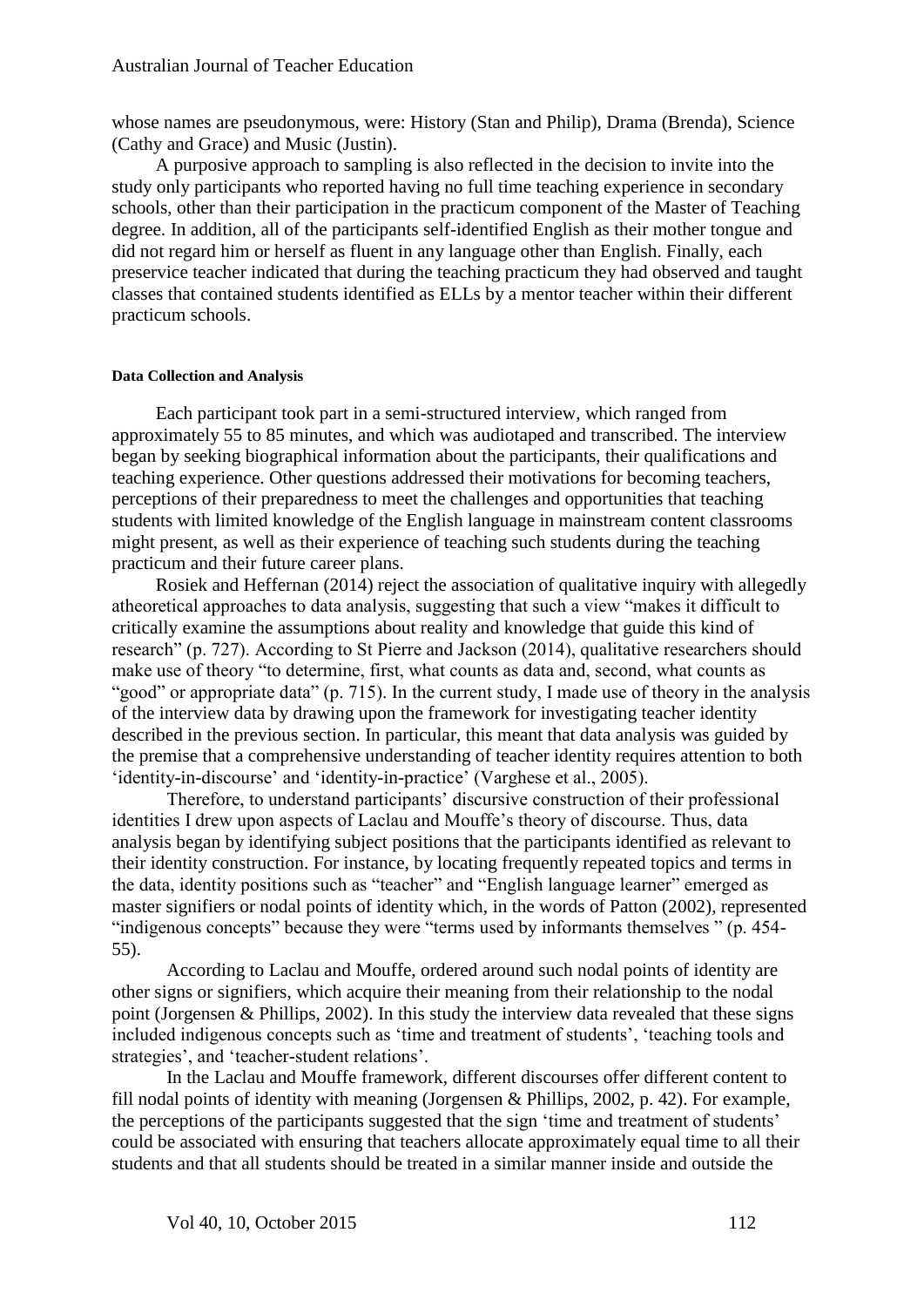classroom. In contrast, 'time and treatment of students' was also associated with providing those positioned as ELLs with extra classroom support that might not be available to students who are not positioned in this way, for instance. The role of different discourses in participants' identity construction is discussed in greater detail in the following section.

Understanding the participants' construction of their professional 'identity-inpractice' was also an essential aim of data analysis. Therefore, drawing upon Wenger's (1998) theory of identity, the data was read and re-read with the aim of identifying participants' beliefs about how they engaged in the practices and activities they associated with the identity 'teacher', for instance. Examples from the data set that marked the construction of teachers' 'identity-in-practice' therefore included references to their use of "teaching strategies and

assessments"(Philip), their participation in the adaption of teaching materials (Cathy), and the steps they took "to be close to students" (Grace).

### **Results**

Based upon the conceptual framework for investigating teacher identity construction summarized in Figure 1, this section considers the discourses that shaped the participants construction of their professional identities. The discussion is organized in terms of four often repeated themes from the data set that, as described in the previous section, were used by the participants when discussing their perceptions of preparedness to teach in linguistically diverse classrooms and reflecting on their own teaching experiences during a teaching practicum. There themes are 'inclusive and different?'; 'time and treatment'; 'tools, techniques, and strategies'; and 'relationships'.

#### **Inclusive and Different?**

Interviews with the six preservice teachers revealed that all participants referred to two distinct learner identities: 'English language learner' (ELL) and 'non-ELL'. Representative of these views about learner identity, and their implications for the participant's construction of their professional identities, are the comments of Stan:

#### *Excerpt One*

*It's obvious, every ELL is different, the reality of schools today is that there's so much diversity in the classroom – I saw it in my teaching practice- different language, culture, learning experiences, learning styles, ability, English ability – But it can be a big problem: as a teacher, day-in, day-out, how do I cope with that in class? How can I be inclusive and different? I mean, how do I make sure that all the students, all my different ELLs and the non-ELLs, can actually reach the same standard, the same learning outcome? How can I manage that? (Stan)*

Stan's adamant opening declaration about classroom diversity ("Every ELL is different) takes for granted the existence of the identity he labels 'ELL' (English language learner). An unquestioned commitment to the existence of this identity, which invokes the authority of his personal experience during a teaching practicum, is intelligible within the discourse of difference. For instance, Stan provides an explicit listing of the unmistakable markers of the diversity which he regards as "obvious": language, culture, learning experiences, learning styles, and English ability, for instance. The discourse of difference is further evident in Stan's later introduction of another identity position, that of "non-ELL".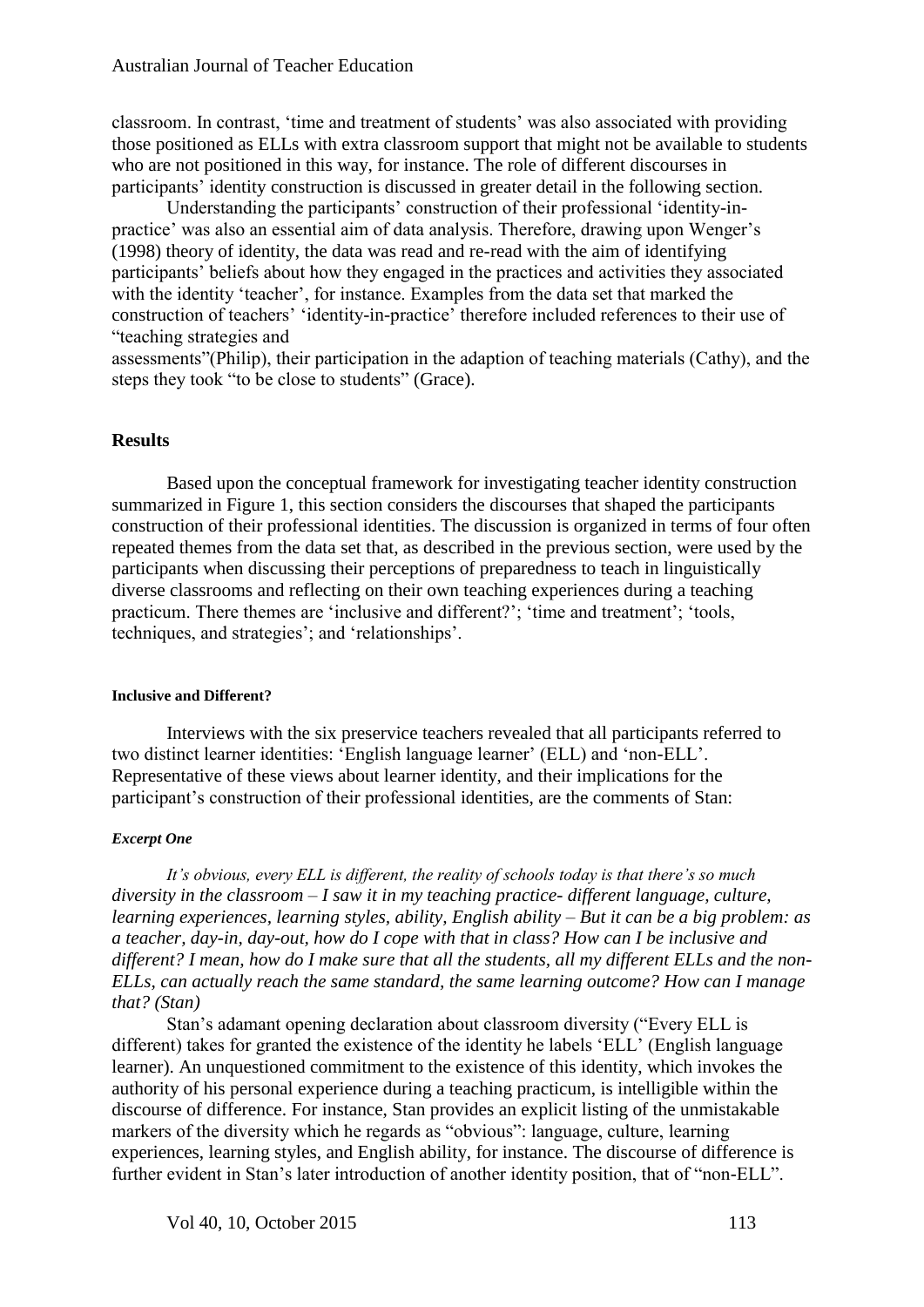Although Stan does not describe the markers of this particular identity, the legitimacy of positioning some students as "non-ELL" is taken for granted.

While Stan's claim that the existence of these different identities reflects the "reality of schools today" is intelligible from the perspective of the discourse of difference, it was not the sole discourse shaping the participants' identity construction. Indeed, Stan's alignment with the discourse of difference is questioned through a negative assessment of the impact of diversity on his own efforts to construct a professional identity. Linguistically, this move is signaled by the term "but" and, using weakened modality, the positioning of diversity in the classroom as potentially undesirable: "it can be a big problem".

This challenge to Stan's apparent alignment with the discourse of difference is intelligible from the perspective the alternative discourse of equity and inclusiveness. The presence of this discourse is evident in the linguistic choices Stan makes immediately following his apparent questioning of the discourse of diversity. For instance, his use of terms such as "all" *("all* the students") and "same" (the *same* standard, the *same* learning outcome") signal a downplaying of diversity in favour of inclusiveness and uniformity.

In Stan's reflection on his teaching practicum experience, the presence of both the discourse of difference and equity and inclusiveness has implications for the construction of his professional identity "as a teacher". For example, the use of several rhetorical questions suggests uncertainty over of his identity construction. Much of this uncertainty is expressed in terms of an ambiguous relation to his engagement in the practice of teaching. Thus, while Stan unreservedly positions as a necessity the requirement that teachers "manage" and "cope" with learner diversity, the rhetorical questions he poses underscores his feelings of uncertainty about his own individual competency to simultaneously address the role of diversity and the need for equity and inclusiveness in his identity construction.

Also prominent in Stan's construction of a professional identity is the work of imagination, as he looks beyond his practicum experience to a time when he faces such diversity "day-in, day-out". Again, the use of rhetorical questions implies that the presence of both the discourse of difference and equity and inclusiveness shrouds this forward looking view in uncertainty.

Such uncertainty reflected a perception amongst the teacher participants that the discourses of equity and inclusiveness and of difference positioned them as teachers in mutually exclusive ways. In terms of the identity construction of these teachers, this result suggests that participants believed that, as teachers of ELLs, they encountered difficulties in reconciling in practice what they believe to be potentially competing demands of inclusivity and difference. The possibility of conflict was also reflected in their beliefs about how they treat students, including their allocation of classroom time, issues which are explored in the following section.

#### **Time and Treatment**

The discourse of equity and inclusiveness and the discourse of difference also shaped participants' professional identities by constructing particular meanings for teachers around issues of their treatment of students and decisions about the use of classroom time. Comments made by Brenda and Justin reflect the views expressed by four of the participants: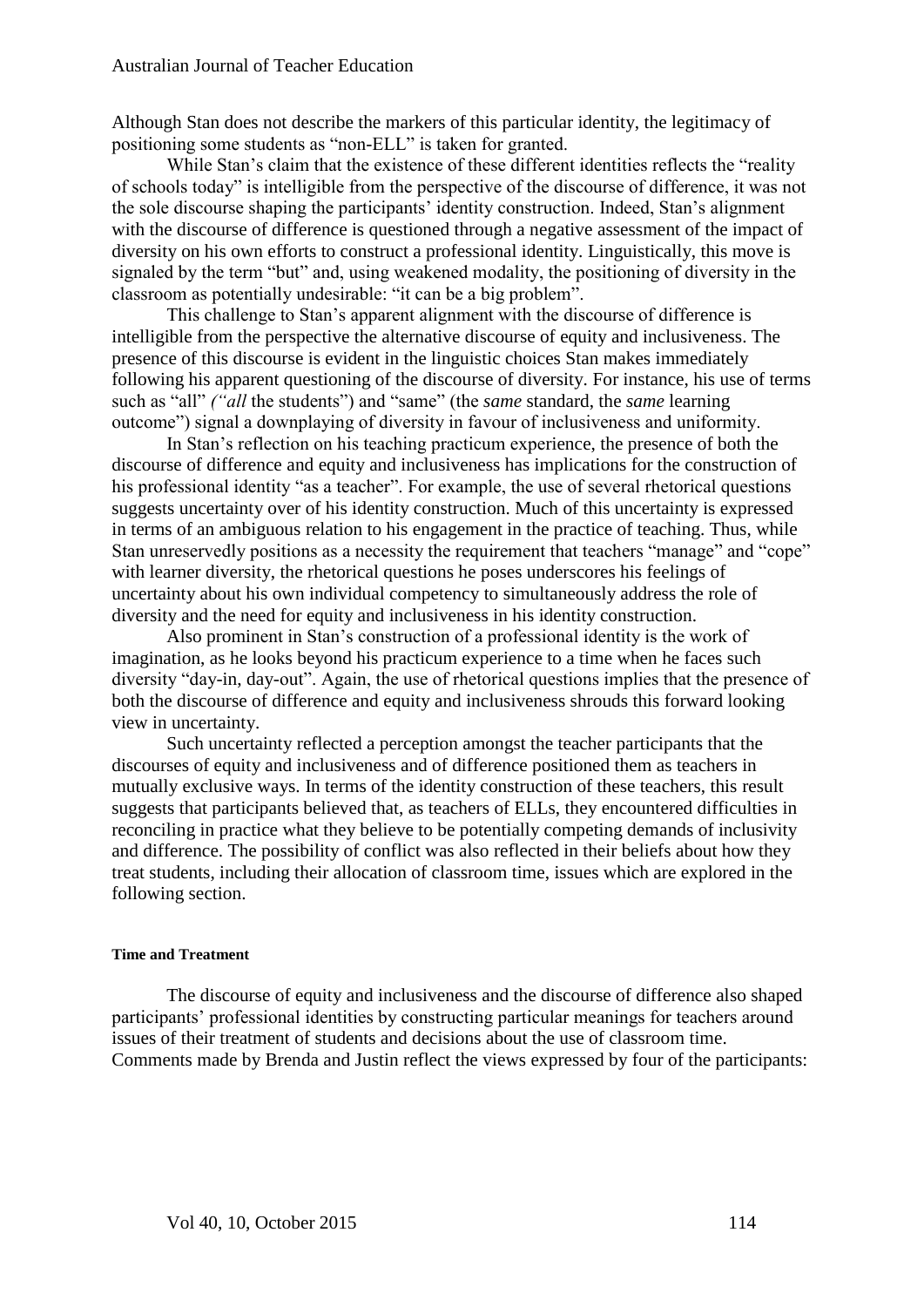#### *Excerpt Two*

*I want to spend more time with my ELLs; I want to help them and make sure I can meet their needs, but I don't know how to do it without segregating them from everyone else, from the non-ELLs. What I must do is make sure all of them, every single student, feels equal, feels part of the class, part of the group. I need to treat all students the same in class, to be fair and open and not give special favours or treatment to some of them only. (Brenda)* 

#### *Excerpt Three*

*I have to include all students as well as second language students; I need to make sure that, as their music teacher, what I do in the classroom benefits all my students and can match their needs. I think in my teaching that I should give roughly equal time and attention to all students. Is it fair to others if I spend much more time on ELLs? I don't want to isolate the others, to make them ask me in class 'why are they (ELLs) treated different? Why do they do different activities in class?'. That's not a good situation for a teacher to be in. (Justin)*

Brenda's opening statement provides insight into the type of identity conflict that many participants reported and which was evident, linguistically, in statements that gave voice simultaneously to both the discourses of equity and inclusiveness and difference. For example, Brenda's reference to two separate identity positions, "ELLs" and "non-ELLs" echoes the type of identity construction explored above in excerpt 1, a positioning of students that is comprehensible from within the discourse of difference. However, a discursive conflict is also preempted in her choice of the term "but", a move that is immediately linked to an adamant desire to avoid segregating these supposedly divergent identity positions, a preference which is consistent with the discourse of equity and inclusiveness.

Brenda's alignment with the discourse of equity and inclusiveness is also evident in the reference to her engagement in certain practices and activities. For example, a strongly modalized statement of doing ("what I *must do* is…") makes use of the values of inclusiveness and belonging to justify her need to ensure students "feel part of the class, part of the group". Drawing upon the discourse of equity and inclusiveness, the desirability of teachers engaging in practices that support the realization of inclusiveness and belonging, such as "treat(ing) all students the same in class", is presented as a taken for granted proposition. Similarly, her final appeal to the values of fairness and transparency within a decisive rejection of practices that give "special favours or treatment" to certain students is also belief rendered comprehensible from within the discourse of equity and inclusiveness.

Also invoking the discourse of equity and inclusiveness, Justin's initial statement represents a decisive appeal for inclusiveness: "I *have* to include all students…I *need to* make sure what I do in the classroom benefits *all* my students". In practice, such engagement in teaching suggests an alignment with the discourse of equity and inclusiveness, a commitment that he operationalizes by providing "equal time and attention" to all students, for example.

While maintaining a division between "ELLs" and "the others", a positioning of students that was argued above to be consistent with the discourse of difference, Justin also reveals the type of conflict that the simultaneous presence of both discourse implied for the efforts of the teacher participants to construct professional identities. For instance, drawing upon imagination, Justin conceives of a possible classroom scenario which associates the discourse of difference with the potential isolation of students. Invoking values such as fairness, Justin uses a rhetorical question to challenge this discourse over such an outcome. Linguistically, his explicit negative evaluation of this result is forcefully reflected in the choice of terms such as "I *don't want to* isolate the others…" and "*not a good situation* for a teacher to be in".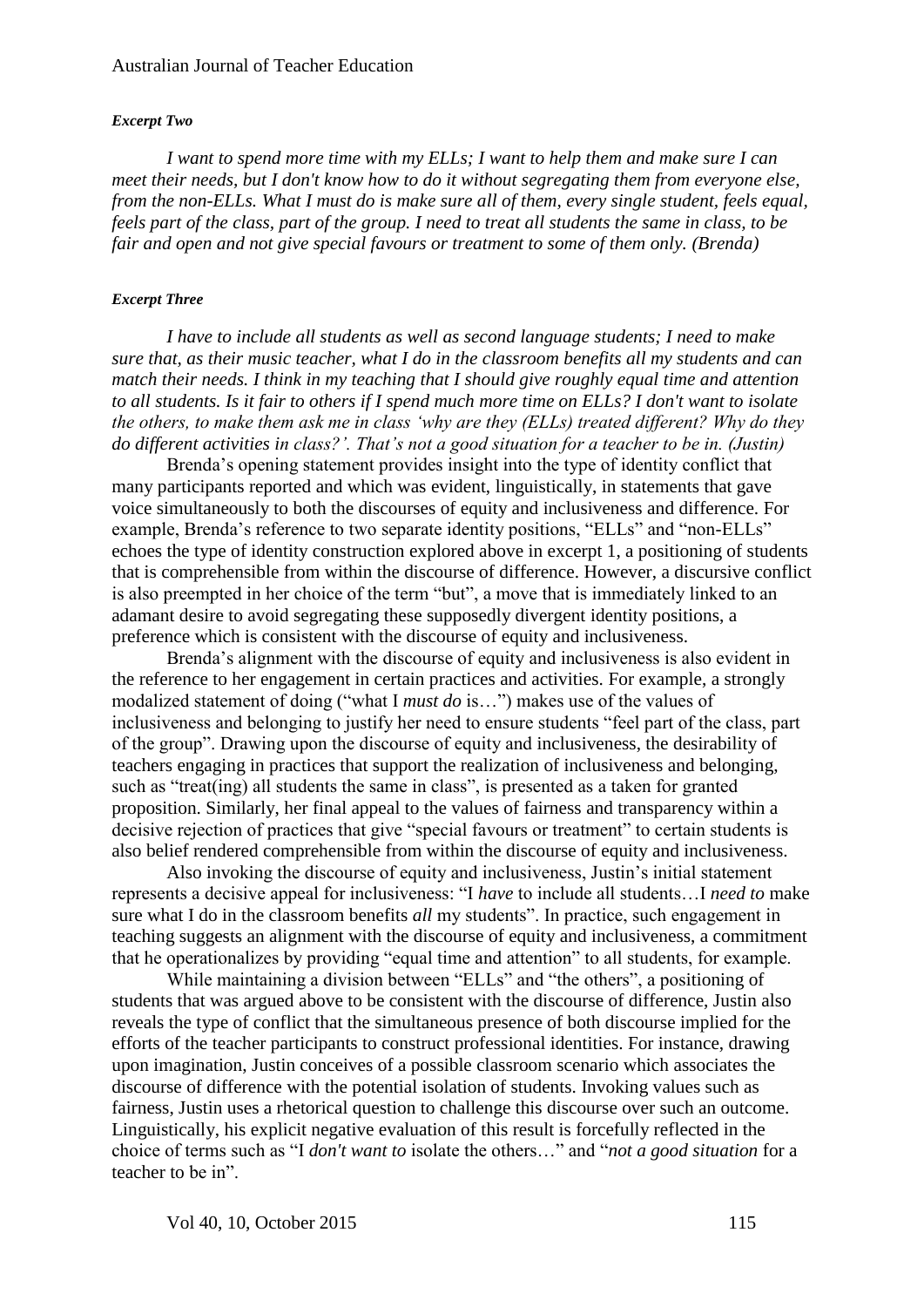#### Australian Journal of Teacher Education

#### **Tools, Techniques, and Strategies**

The discourses of equity / inclusiveness and of difference also competed to fill the identity "teacher" with meaning in terms of decisions participants made about tools, techniques, and strategies for teaching. This was a theme mentioned by several participants and is captured in the views of Philip and Cathy:

#### *Excerpt Four*

*As teachers, it's essential that we acknowledge English learners in the school community. On the other hand, the challenge I found during the teaching practice was that I needed to develop teaching strategies and tools and assessments to provide them with the extra classroom support they need to be successful. (Philip)*

#### *Excerpt Five*

*From my teaching practice experience, it's really important in teaching science concepts and getting them to understand complex vocabulary, that I can effectively adapt materials and my teaching style and technique to suit students from multiple backgrounds…but in my teaching practicum I also found that very difficult, really timeconsuming. I wonder 'how practical it is?'…all teachers have to face lots of admin duties and extra curricula activities to arrange….we share these responsibilities equally, I can't ask for less admin because I need to spend more time with English learners…the bottom line is that we're all part of a school community, we (teachers) all have these extra responsibilities beyond teaching, within the school; so I'm not just the science teacher…At the end of the day adaption is fine in theory but difficult in practice because it takes so much time. It's like a dilemma I never really resolved (Cathy)*

Philip's understanding of his professional development "as a teacher" is comprehensible within a discourse of difference. For example, he explicitly names the identity "English learners", employing the term "they" to implicitly establish an identity of difference between this group of students and others in his classroom. The suggestion that it is "essential" to acknowledge "the needs of EAL students" underscores the strength of this commitment to differentiation. Moreover, in practice, this discourse necessitates the development of teaching techniques and assessment tools that provide this group of students with "extra classroom support". This stance again differentiates these students from those implicitly positioned as "non-ELLs", a move that is authorized through an appeal to achieving academic success. Such an outcome is uncritically seen as desirable by Philip and which therefore positively contributes to the construction of his identity as a teacher.

However, difference is again not the sole discourse that shaped participants' perceptions of identity construction. For example, despite Cathy's apparent unquestioning commitment to difference in the classroom (it's *really* important…that *I can effectively* adapt materials…"), she simultaneously invokes the discourse of equity and inclusiveness to cast doubt on the practicality of this form of participation in the practices and activities of teaching. Thus, the discourse of equality is voiced in the reference made to practices and activities, such as administrative and extra curricula responsibilities.

However, in contrast to the focus in previous sections on student learning outcomes (excerpt 1) and treatment of students (excerpt 2), Cathy describes situations in which equity amongst teachers poses challenges to her alignment with the discourse of difference. For instance, the need for "all teachers" to confront the same demands on their time and energy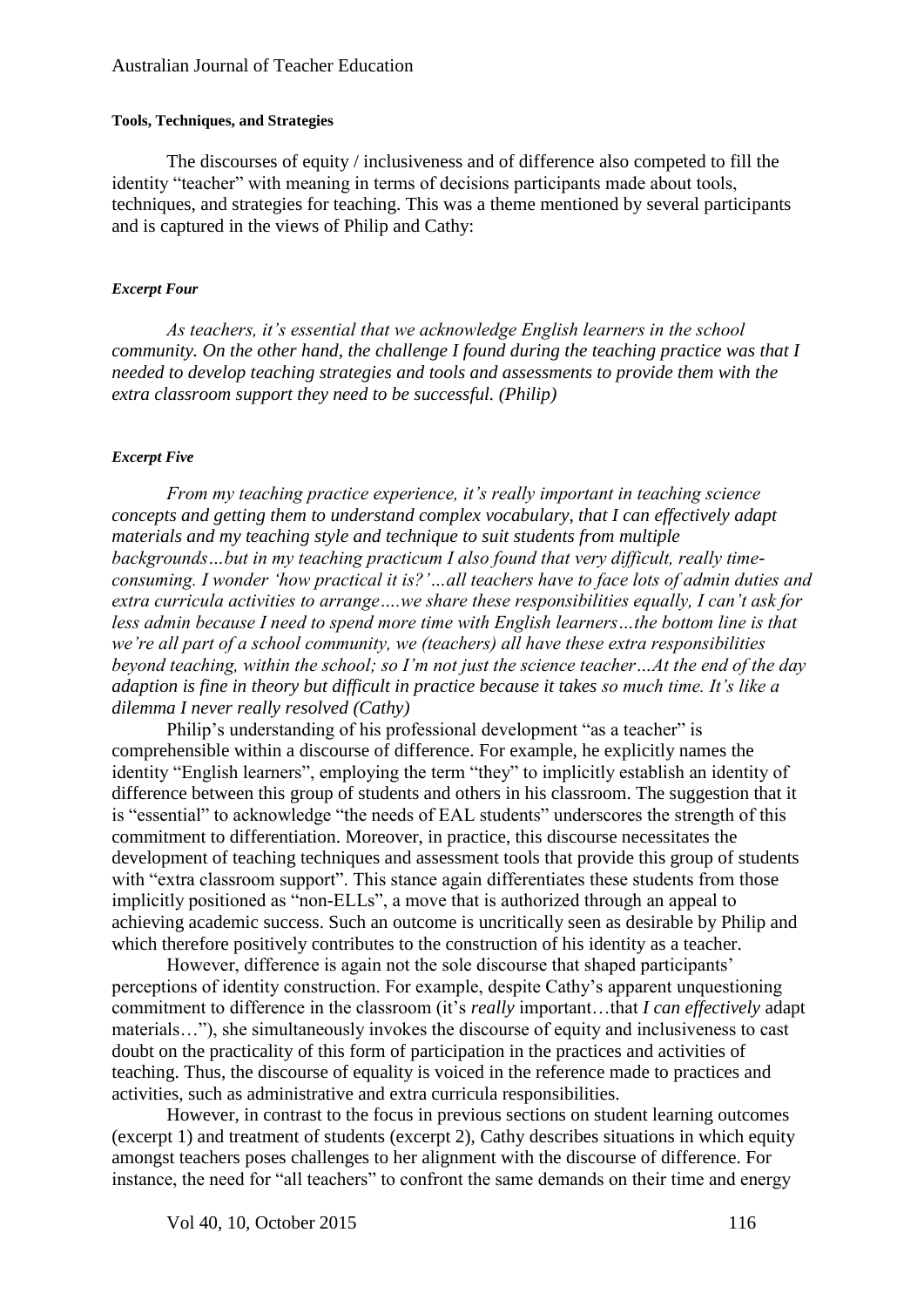beyond their teaching duties challenges some teaching practices and activities that would be consistent with a discourse of difference. Thus, the phrase "fine in theory but difficult in practice" serves to question the viability of teachers investing time in the adaption of teaching materials and assessments to meet the needs of certain students.

#### **Relationships**

The discursive struggle to construct professional identities was also revealed in attempts by these preservice teachers to develop close relations with students, a goal that was mentioned by each participant. In excerpt six, Cathy's comments are representative of this view:

#### *Excerpt Six*

*As a teacher, I'm inclusive; I believe that I must do all I can to be close to students, to really work closely with them to understand all of them,* I'm sensitive to their struggles*… I have to show all of them I care about them, and need all of them, each and every student, to be feeling part of the (school) community. I really was working hard with my students during teaching practice, on a one-to-one level, to get an understanding of their problems, at home, school, whatever. All was great, fine when I worked with the Australian students, the regular students. On the other hand, for the ELLs, the language and cultural backgrounds are all over the place amongst them. It's all so different from what I know, personally, in Australia. I'm worried I'll be disappointed; there's always going to be this gap between them and me, as their teacher. (Grace)* 

In this excerpt, Grace begins with an adamant statement of her teacher identity ("As a teacher"). She reifies this identity in practice by describing her classroom engagement as inclusive. This strident statement of belief is authorized through reference to a series of values that she associates with this professional identity, including sensitivity, understanding, and caring. Her unquestioning allegiance to these beliefs is evident in her deployment of strongly modalized assertions ("I'm inclusive") and the use of terms such as "must " and "have to", and "need". Grace reifies this identity in practice through engagement in teaching as "working hard" to understand students' problems, offering an unqualified endorsement of the positive contribution of such practices to her identity construction: "all was great, fine…". Evident in this positive experience of the construction of the teacher identity she places a premium upon are echoes of the discourse of equity and inclusiveness, such as the necessity for "each and every student" to be positioned as "part of the school community".

Nevertheless, Grace's capacity to align her engagement in teaching with practices and activities that are intelligible within the discourse of equity and inclusiveness is questioned by the presence of the alternative discourse of difference. Using the expression "on the other hand" to acknowledge this discursive challenge, she goes on to name several alternative identity categories. Thus, those positioned as "Australian students" or "regular students" are juxtaposed with the alternative learner identity "ELLs". A division between these identities is authorized through reference to the diverse language and cultural backgrounds attributed to ELLs, which are characterized as being "all over the place".

Moreover, it is this alleged divergence between these alternative learner identities which Grace regards as the most significant impediment to the realization in practice of inclusivity, which is a crucial marker of her own professional identity. As she put it, "there's always going to be this gap between them and me, as their teacher"*.* It is not surprising then that this perceived threat to her efforts to define her preferred professional identity is negatively evaluated using expressions such as "worried" and "disappointed". In this case, it is taken for granted that the "gap" between herself and her students, which is seen as a logical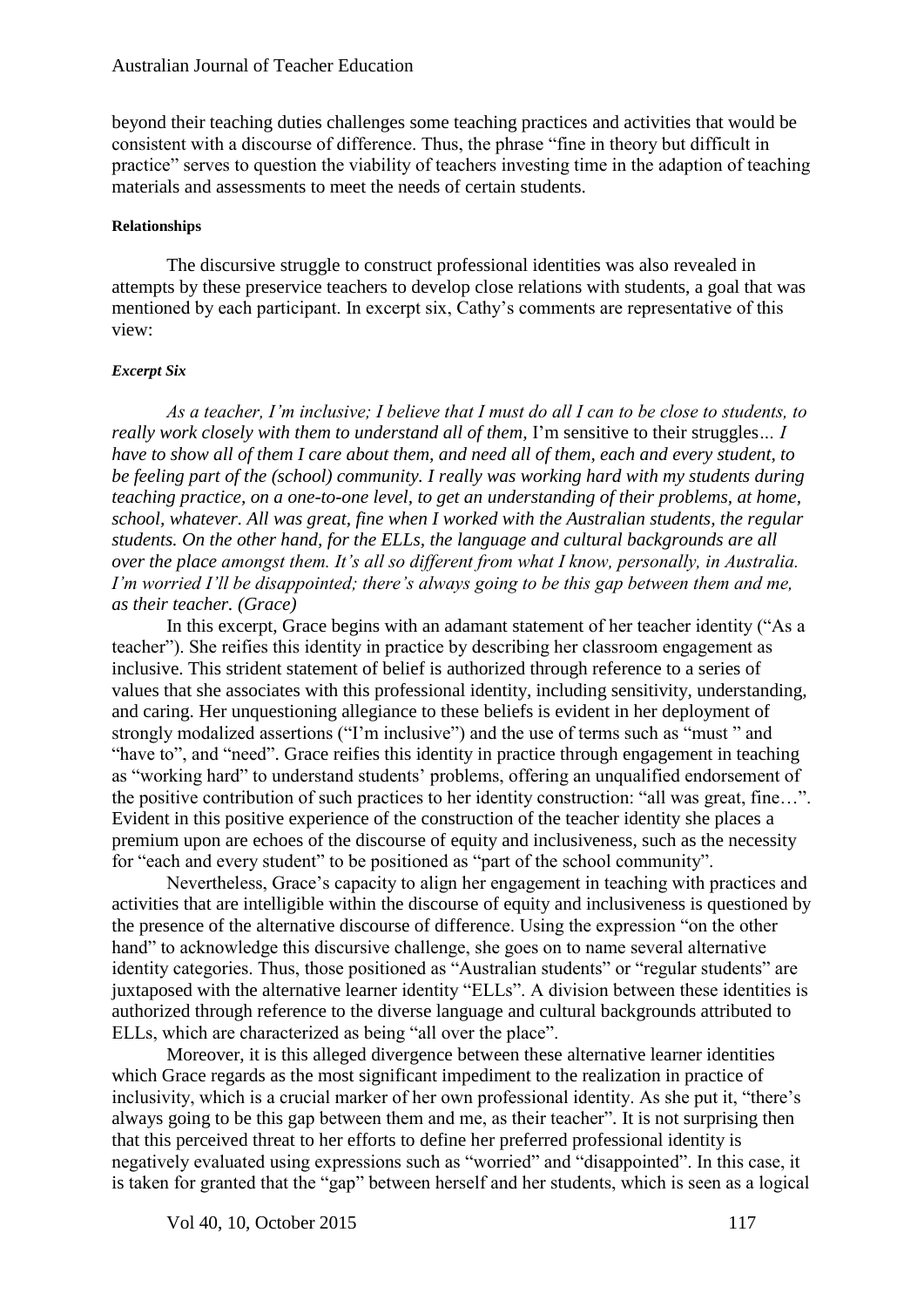outcome of the diversity she observed during a teaching practicum, is undesirable in terms of her professional identity construction.

### **Discussion**

Having considered the teacher participants perceptions' of equity and inclusiveness as well as difference, this section examines how the interplay of these dominant discourses constrained and enabled the construction of their professional teacher identities**.** In Laclau and Moufe's (1985) framework, the interplay of discourses is characterized by competition; different discourses strive to fill identities with different meanings. Therefore, this section describes the ways in which the discourses of equity and inclusiveness and of difference competed to fill professional identities such as 'science teacher', 'drama teacher', and 'music teacher' with meanings.

#### **Competing Demands on Time and Teacher Attention**

The struggle between the two dominant discourses that shaped the teacher participants' identity construction occurred partly in terms of competing demands placed upon teacher time and attention. The discourse of difference emphasized the necessity for teachers to allocate more time and attention to learners identified as ELLs, to meet their specific needs. In contrast, a discourse of equity and inclusiveness was interpreted by the participants as requiring that teachers provide approximately equal amounts of time and attention to all students. Competition between these discursive positionings is revealed in the conflict several participants reported between, on the one hand, their commitment to inclusivity by avoiding any practices that might be seen to either isolate "non-ELLs" or segregate "ELLs" and, on the other, a belief in the need for differentiation to ensure that all students can attain certain desired standards of learning.

#### **Competing Demands on Teaching Strategy, Materials Development, and Assessments**

The discursive struggle between equity and inclusivity and difference also emerged as competing expectations placed upon the use of teaching strategies and the design of learning materials and assessments. Thus, some participants expressed a desire to "develop" and "adapt" these artifacts of teaching and learning in ways that would provide additional support to ELLs, a position made intelligible within a discourse of difference. However, in questioning this stance, some participant's invoked meanings of teaching that implicate a discourse of inclusiveness. For example, Cathy's challenge to the capacity of teachers to adapt strategies, materials, and assessments to the needs of ELLs ("adaption is fine in theory but difficult in practice", excerpt five) is made meaningful from within such a discourse. In this case, the appeal to inclusiveness was made at the level of the collective school community, associating all teachers with the necessity of shouldering administrative and extra-curricular responsibilities that called into question their capacity to simultaneously fill demands placed upon them by the discourse of difference such as the need to adapt teaching strategies, materials and assessment for their ELLs.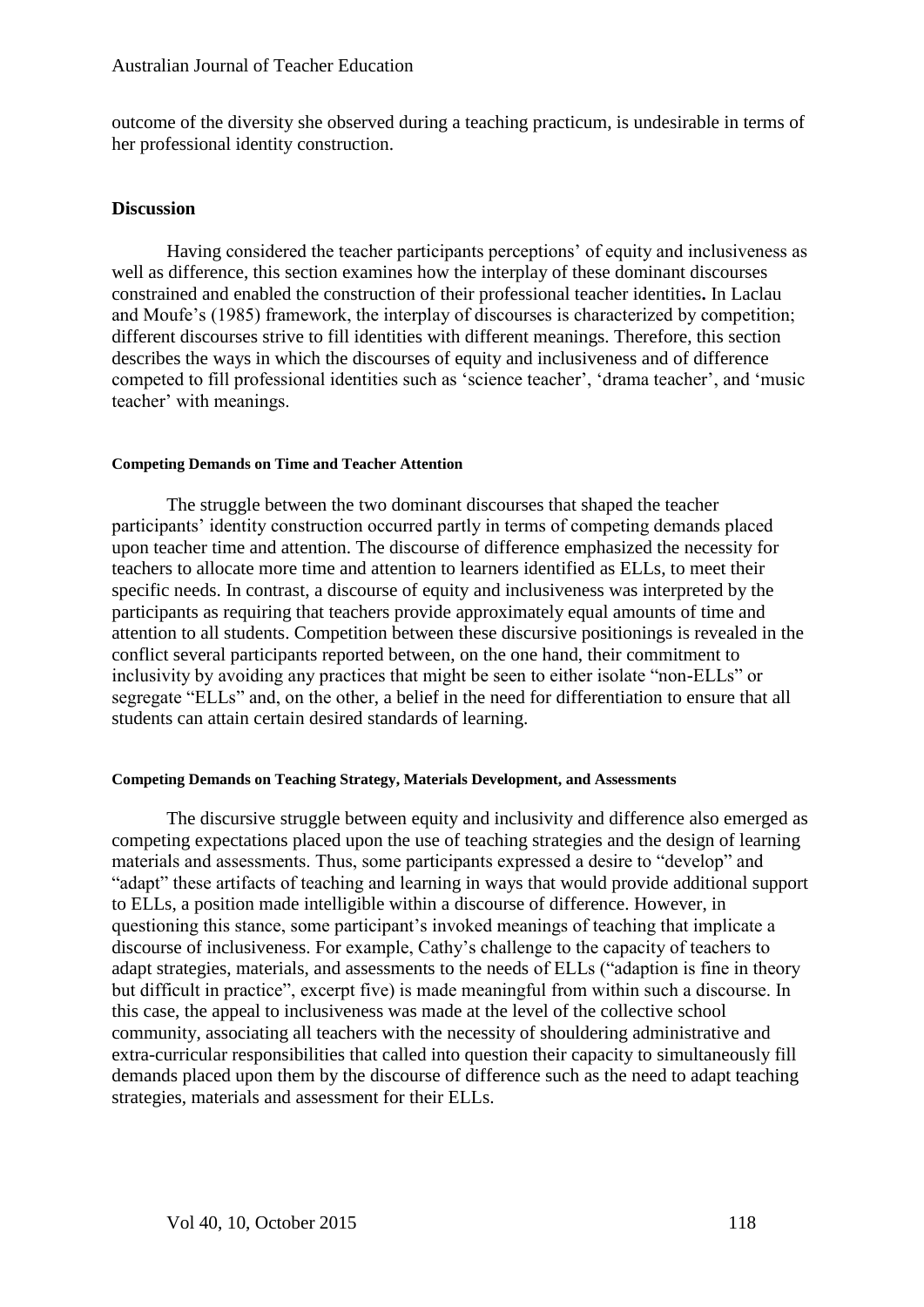#### **Competing Demands on Interpersonal Relations**

Another meaning associated with the identity 'teacher' was the need to establish close interpersonal relations with students. From the perspective of the discourse of equity and inclusiveness, teachers should establish such relations with all their students as means of honoring values associated with taking on this professional identity, including the need to understand and care about each of their students "on a one-to-one level". According to this discourse, realizing such values in practice is one means of ensuring that all learners become part of the broader school community.

These aims for identity construction, however, are regarded as problematic within a discourse of difference. For instance, referring to the "reality of schools today", several participants questioned their capacity to achieve the type of closeness to all students that was endorsed by the goal of inclusivity. Linguistically, this pessimism is underpinned by an implicit acceptance of the existence of different ethnically-based identity groupings and the subsequent positioning of such groups as "very different" from alternative identity positions, such as "non-ELLs".

### **Conflict and Identity Construction**

Although statements of government policy in New South Wales, which were discussed earlier in this paper, reflected the presence of both the discourse of equality and inclusiveness and difference, policy makers appear to have given much less attention to how such discourses might interact to shape teachers' professional identities. As a result, the identity conflicts described in the previous section, and the implications such conflict has for this identity construction work, remain largely unexplored. Therefore, a contribution of this study is to not only locate the presence of the dominant discourses shaping preservice teachers' construction of their professional identities as teachers of ELLs but also to consider how interactions between these discourses can constrain and enable this identity construction.

The findings reported in this paper support some earlier research suggesting that many mainstream teachers perceive that they are ill-prepared to work with ELLs (Evans, Arnot-Hopffer, & Jurich, 2005; Hutchinson & Hadjioannou, 2011; Reeves, 2006; Siwatu, 2011; Webster  $\&$  Valeo, 2011). This study builds upon this research by considering the role identity construction can play in the perceptions' of preservice mainstream teachers about their preparedness to teach ELLs. Thus, although the NSW Government's multicultural educational policy and advice to schools concerning English as an additional language or dialect, as described earlier in this paper, do not assume that discourses such as equality and inclusiveness and difference offer mutually exclusive identity positions to preservice teachers, the perceptions of the preservice teachers who participated in this study reveal challenges in reconciling what they believe to be the conflicting identity positions made available to them within these discourses.

These conflictual views might be one symptom of what Mills (2008; 2013) describes as the superficial treatment of inclusivity in some preservice teacher education, in which diversity is addressed through "add-on piecemeal approaches", such as the addition of "a course or two on multicultural education" and that have met "with little success" (Mills, 2008, p. 268). According to Mills (2008), this approach "does not go far enough" (p. 268) and, therefore, teacher education programs should reconsider their treatment of diversity. The results of this study add weight to the need for this reconsideration because the perceptions of identity conflict that the participants reported are unlikely to benefit mainstream classroom teachers or their learners. Therefore, the remainder of this paper considers how such conflict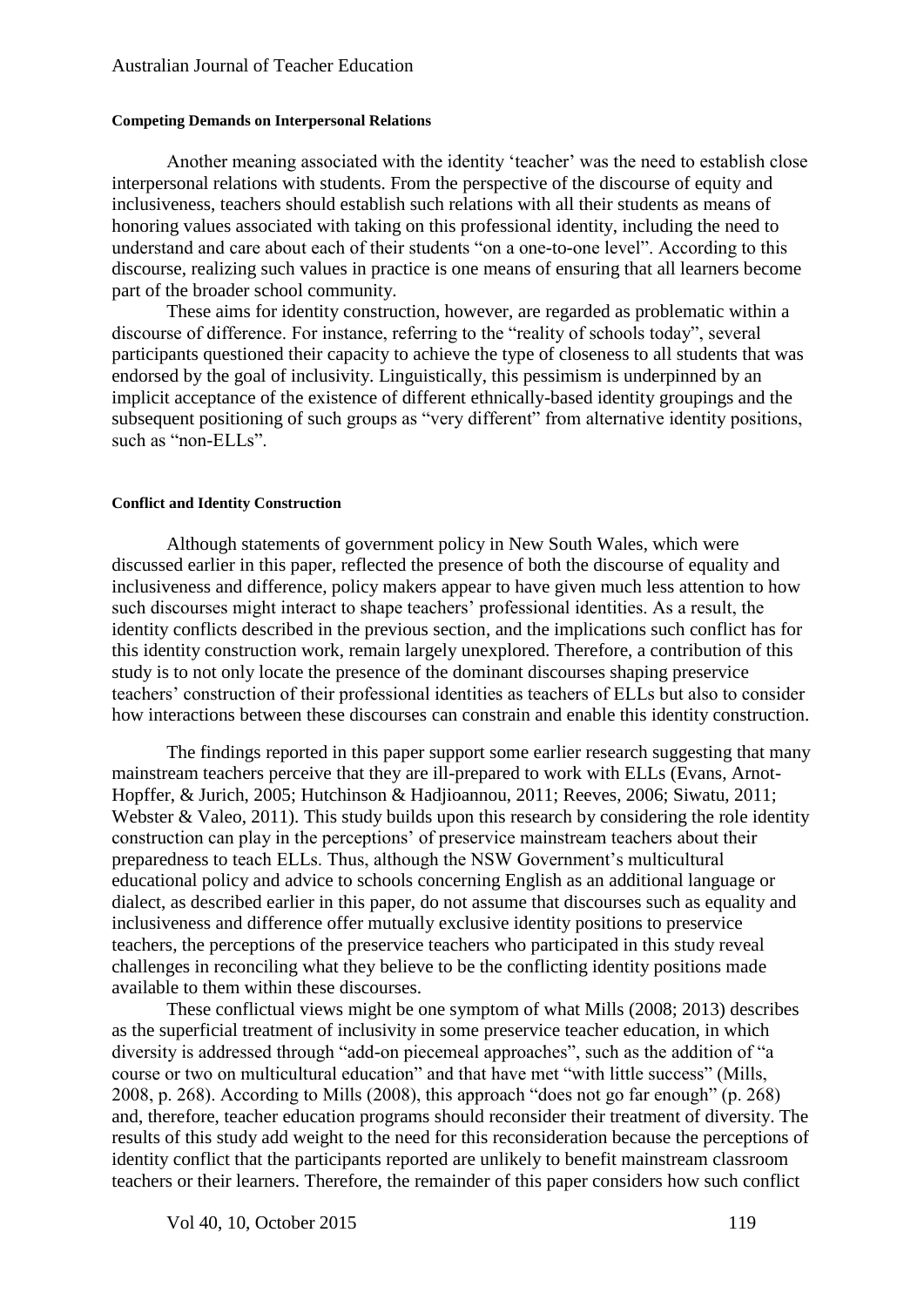can be addressed in order to support the construction the professional identities of teachers of ELLs.

#### **Making Discourses Visible**

Assisting teachers move beyond the identity struggles described in the previous section could begin by "making discourses visible" (Davies, 1994, p. 16). For example, Davies (1994) advocated engagement in conversations that are based not on relations of antagonism but, rather, in which participants seek to understand what is said from the perspective of other participants, thereby "connecting threads between the meanings available to one with the meanings being expressed by the other" (p. 27). Kayi-Aydar (2015) pointed out the benefits of such conversations for teacher identity construction: "When preservice are provided opportunities to gain the right to speak, they will be able to form positive selves and strong professional identities" (p. 101).

Teacher professional development has long recognized the value of such conversations between teachers, in the form of teacher support groups, for instance (Richards & Farrell, 2005). Nevertheless, if such conversations are to multiply the ways in which mainstream teachers of ELLs teachers see the world of teaching they will need to undergo critical interrogation and reflection. Farrell (2015), therefore, refers to the need for teacher reflection aimed at "unearthing and identifying previously unquestioned norms in society, the community, and the classroom" (p. 96). As Zembylas (2014, p. 212) explained:

*The teacher as a critical reflective practitioner is aware both of the socio-historical reality which shapes his or her life and of his or her capacity to change this reality*.

Unearthing and identifying the previously unquestioned socio-historical reality shaping the professional lives of teachers of ELLs, which Jorgensen and Phillips (2002) labelled the "unmasking" of discourses (p. 185), could employ the type of discourse analysis undertaken in this study. Indeed, the use of discourse analytic techniques has been seen to "allow (teacher) candidates to focus specifically on how their linguistic and non-verbal choices impact the enactment of identities related to teaching and learning" (Schieble, Vetter, & Meacham, 2015, p. 258). Thus, in the case of the current study, stakeholders - preservice and inservice teachers, school authorities, teacher educators, ELLs, and their parents - could meet as part of a teaching and learning support group to discuss their approaches to teaching, including curriculum planning, materials development, and assessment. This might also include team teaching and peer observation. If such activities were recorded and transcribed, these multiple texts could be subjected to the type of discourse analysis undertaken in this paper to explore who is speaking, from what position, in what context, and with what effect in terms of the subject positions that are made available to all teachers. These conversations could also address calls for greater awareness amongst teachers of bilingualism and bicultural literacy practices, thereby contesting teachers' orientations that might be grounded in a deficit view of linguistically and culturally diverse students and their families (Fenner, 2014). As Sharma and Lazar (2014) argue, such awareness "includes teachers' examining their own values, beliefs, and assumptions, and the opportunities to practice in environments where the teacher's cultural and linguistic background differs from students' background" (p. 5).

Acknowledging the existence of multiple subject positions is a crucial step in enhancing teacher agency "since being able to imagine alternatives is a first step towards attaining them" (Crooks, 2013, p. 194). However, as Pennycook (2001) pointed out, promoting such agency will require more than the unmasking of discourses. Mills (2008), for example, argues that it is essential to provide preservice teachers with "opportunities for critical reflection on intercultural experiences with a support group" (p. 272) Therefore, to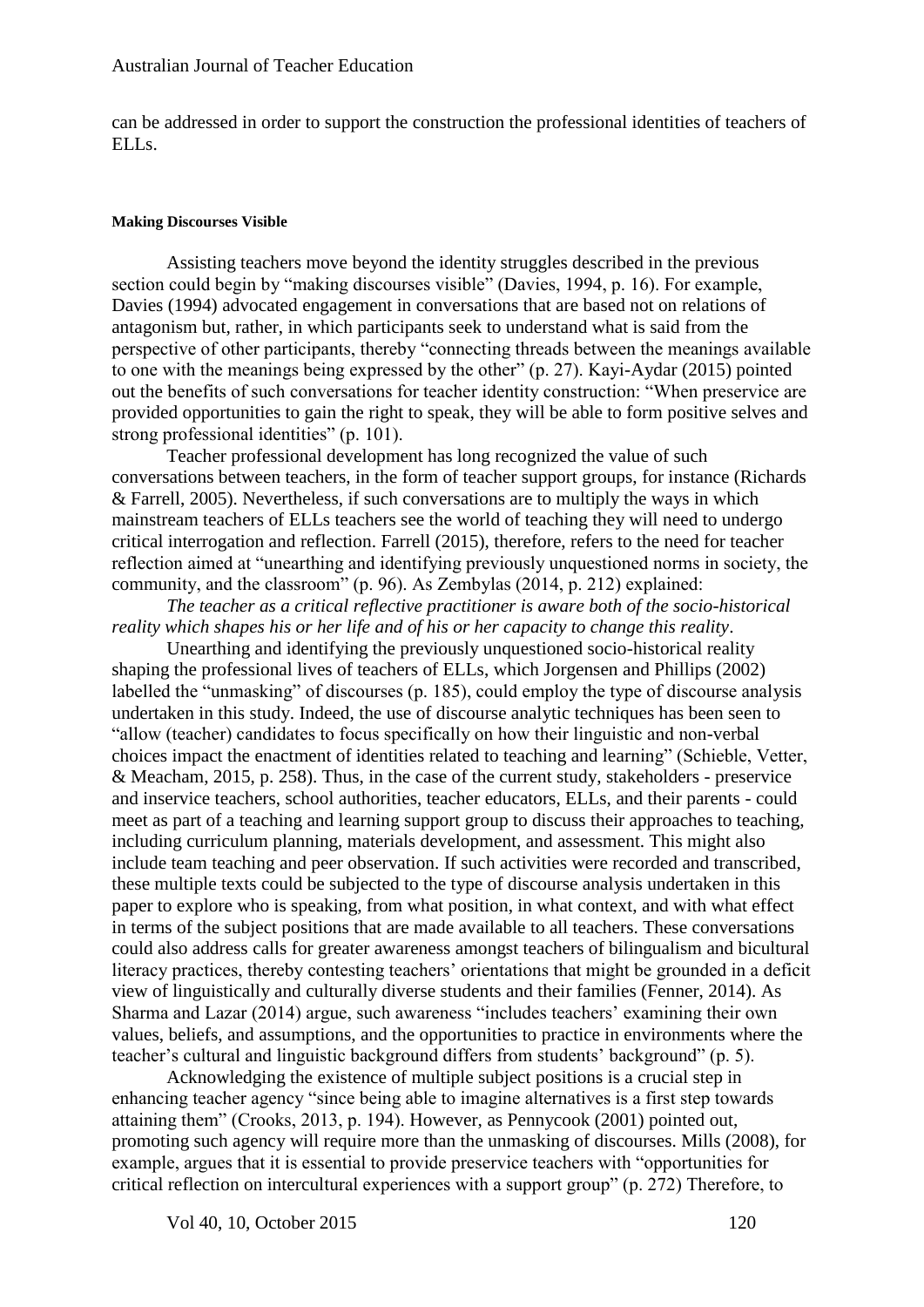address the need for such "critical reflection", a further essential step will be to consider these discourses as contingent, meaning that while identities at a given time take a particular form "they could have been – and can become – different" (Jorgensen & Phillips, 2002, p. 37).

Awareness that their positioning by dominant discourses is contingent can be a powerful force for teacher identity construction because, as Davies (1994) pointed out, it opens the possibility for "multiple 'Is'" (p.27) by offering stakeholders the possibility of positioning themselves differently in relation to these discourses. Thus, one aim of the critical conversations described in this section would be to consider the contingent nature of the discourse of equity and inclusiveness and difference, to open up possibilities for teachers to construct "multiple I's" (Davies, 1994, p. 34) by questioning the perception that teachers face a stark either / or choice between the demands placed upon them as teachers of ELLs by these different discourses.

This more complex understanding of their identities as teachers does not seek to replace one set of hegemonic discourses with another but rather to offer, as Davies (1994) put it, a "new way of seeing made possible by listening to the other" (p. 27). This experience, which Jorgensen and Phillips (2002) refer to as "the unmasking of taken-for-granted naturalized knowledge" (p. 185), could enhance agency by allowing teachers to occupy the borderland (Alsup, 2006) between the discourses of teachers and teaching they confront and from there to explore their capacity to change this reality by, for example, considering when it is possible to resist such positionings and when there is little realistic choice other than to comply (Davies, 1994).

Developing these more complex understanding of preservice teachers' professional identities and their positioning by discourses such as equity and inclusiveness and difference would address calls to go beyond the superficial way in which some believe teacher education programs address diversity (Mills, 2008; 2013). Thus, the opportunities for critical discourse analysis, reflection, and the construction of "multiple I's" (Davies, 1994, p. 34) described here could problematize preservice teachers' perceptions of a binary division between equity and inclusiveness on the one hand, and difference on the other. As a result, these proposals add depth to recent suggestions that teacher education programs should deal with issues of diversity from different perspectives over several semesters (Mills, 2008; 2013). For example, the results of this study imply that one such perspective should be that of teacher identity construction and that opportunities be available for preservice teachers to critically reflect on their experiences of identity construction within linguistically diverse classrooms before, during, and after a teaching practicum.

## **Conclusion**

Framed by a theory of teacher identity construction, this study considered the perceptions of preparedness to teach in linguistically diverse classrooms amongst one group of Australian preservice mainstream teachers. The study explored the ways in which these perceptions are shaped by dominant discourses surrounding ELLs. In particular, the study suggested that interaction between such discourses can result in competition to define the meaning of identities such as teacher of ELLs and that this can result in unintended identity conflict for teachers if they are unable to reconcile the competing demands different discourses place upon their professional identities.

Although set within a single educational setting, the findings of this study have implications for researchers, policy makers, teacher educators, and teachers in educational contexts that contain significant numbers of ELLs. For instance, the results of this study underscore the importance of identifying not only the dominant discourses that surround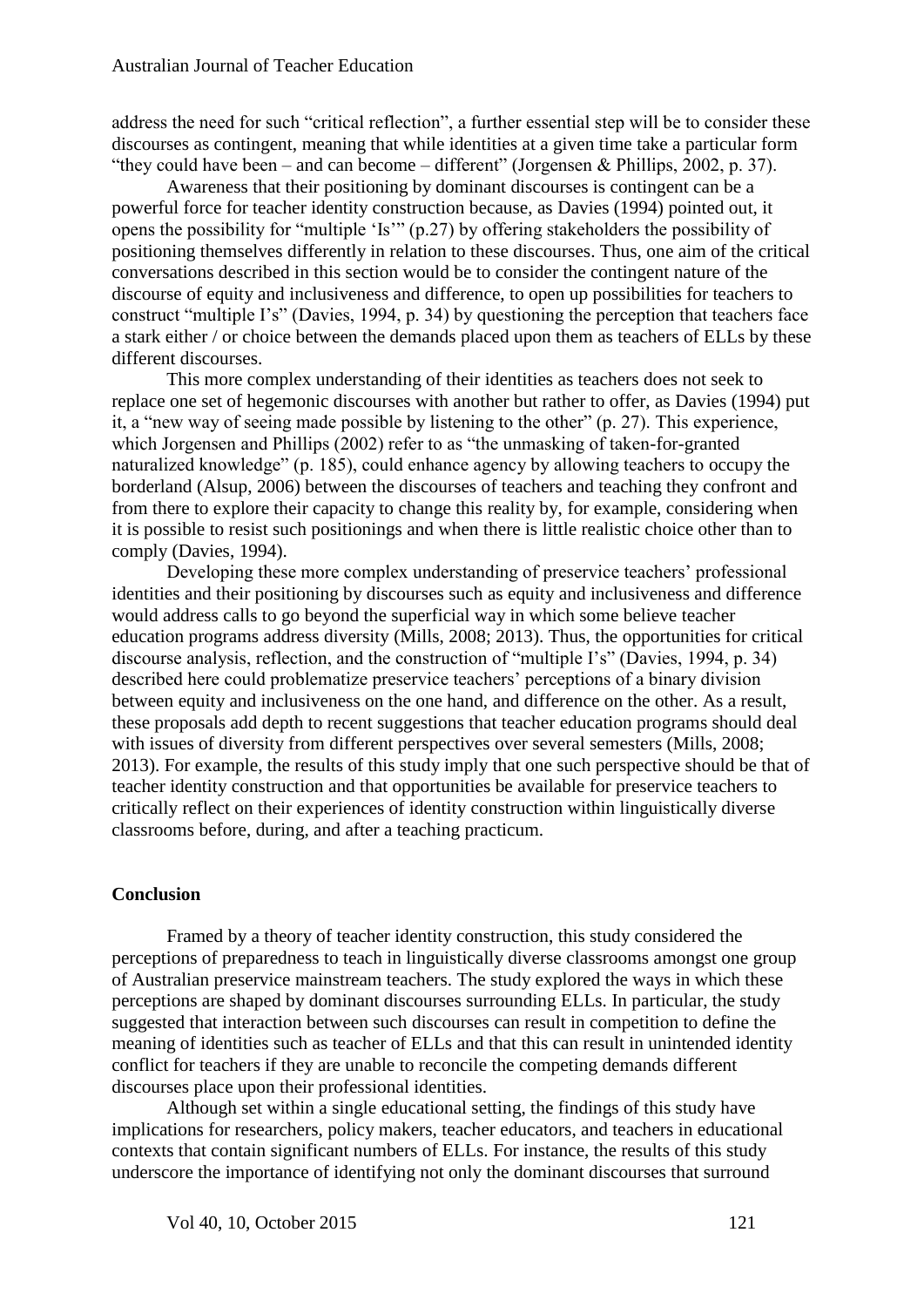ELLs in particular educational settings but also of considering how such discourses interact in ways that can result in previously unconsidered constraints to teacher identity construction. Future research might adopt a longitudinal approach to explore the dynamic, evolving construction of professional identities by teachers of ELLs over an extended time period. Indeed, this research can be extended to explore the perceptions and experiences of teachers, both preservice and in-service, not only in relation to teaching ELLs but also other learners with special needs, disabilities, and students of Aboriginal and Torres Strait Islander background, for example. This longitudinal research could examine how a variety of discourses shape teachers construction of their professional identities in the case of these different learners, not only as teachers cross boundaries between teacher education programs and full time teaching positions within schools but also how such discourses shape their ongoing identity construction during different stages of their educational career.

## **References**

- Alsup, J. (2006). Teacher identity discourses. Mahwah, NJ: Lawrence Erlbaum.
- Barton, D., & Tusting, K. (2005). Introduction. In D. Barton & K. Tusting (Eds.), *Beyond communities of practice. Language, power, and social context* (pp. 1 - 13). Cambridge: Cambridge University Press.<http://dx.doi.org/10.1017/CBO9780511610554.002>
- Beauchamp, C., & Thomas, L. (2009). Understanding teacher identity. An overview of issues in the literature and implications for teacher education. *Cambridge Journal of Education, 39*, 175-189.<http://dx.doi.org/10.1080/03057640902902252>
- Beauchamp, C., & Thomas, L. (2011). New teachers' identity shifts at the boundary of teacher education and initial practice. *International Journal of Educational Research, 50*, 6-13.<http://dx.doi.org/10.1016/j.ijer.2011.04.003>
- Canagarajah, S. (2013). *Translingual practice. Global Englishes and cosmopolitan relations.*  London: Routledge.
- Cohen, J. (2010). Getting recognized, Teachers negotiating professional identities as learners through talk. *Teaching and Teacher Education, 26*, 473-481
- .<http://dx.doi.org/10.1016/j.tate.2009.06.005>
- Crooks, G. (2013). *Critical ELT in action. Foundations, promises, praxis*. New York: Routledge.
- Davies, B. (1994). *Poststructuralist theory and classroom practice*. Geelong: Deakin University Press.
- Day, C. (2011). Uncertain professional identities. Managing the emotional contexts of teaching. In C. Day, & J. Lee. (Eds). *New understandings of teacher's work* (pp.45-54)*,* Dordrecht: Springer. [http://dx.doi.org/10.1007/978-94-007-0545-6\\_4](http://dx.doi.org/10.1007/978-94-007-0545-6_4)
- Day, C., & Lee, J. C. K. (Eds). (2011). *New understandings of teacher's work. Emotions and educational change*. Dordrecht: Springer.<http://dx.doi.org/10.1007/978-94-007-0545-6>
- De Jong, E., & Harper, C. (2005). Preparing mainstream teachers for English-language learners: Is being a good teacher good enough? *Teacher Education Quarterly*, Spring, 101-124.
- Evans, C., Arnot-Hopffer, E., & Jurich, D. (2005). Making ends meet: Bringing bilingual education and mainstream students together in preservice teacher education. *Equity & Excellence in Education*, 38, 75-88.<http://dx.doi.org/10.1080/10665680590907855>
- Facella, M., Rampino, K., & Shea, E. (2005). Effective teaching strategies for English language learners. *Bilingual Research Journal, 29*, 1, 209-221. <http://dx.doi.org/10.1080/15235882.2005.10162832>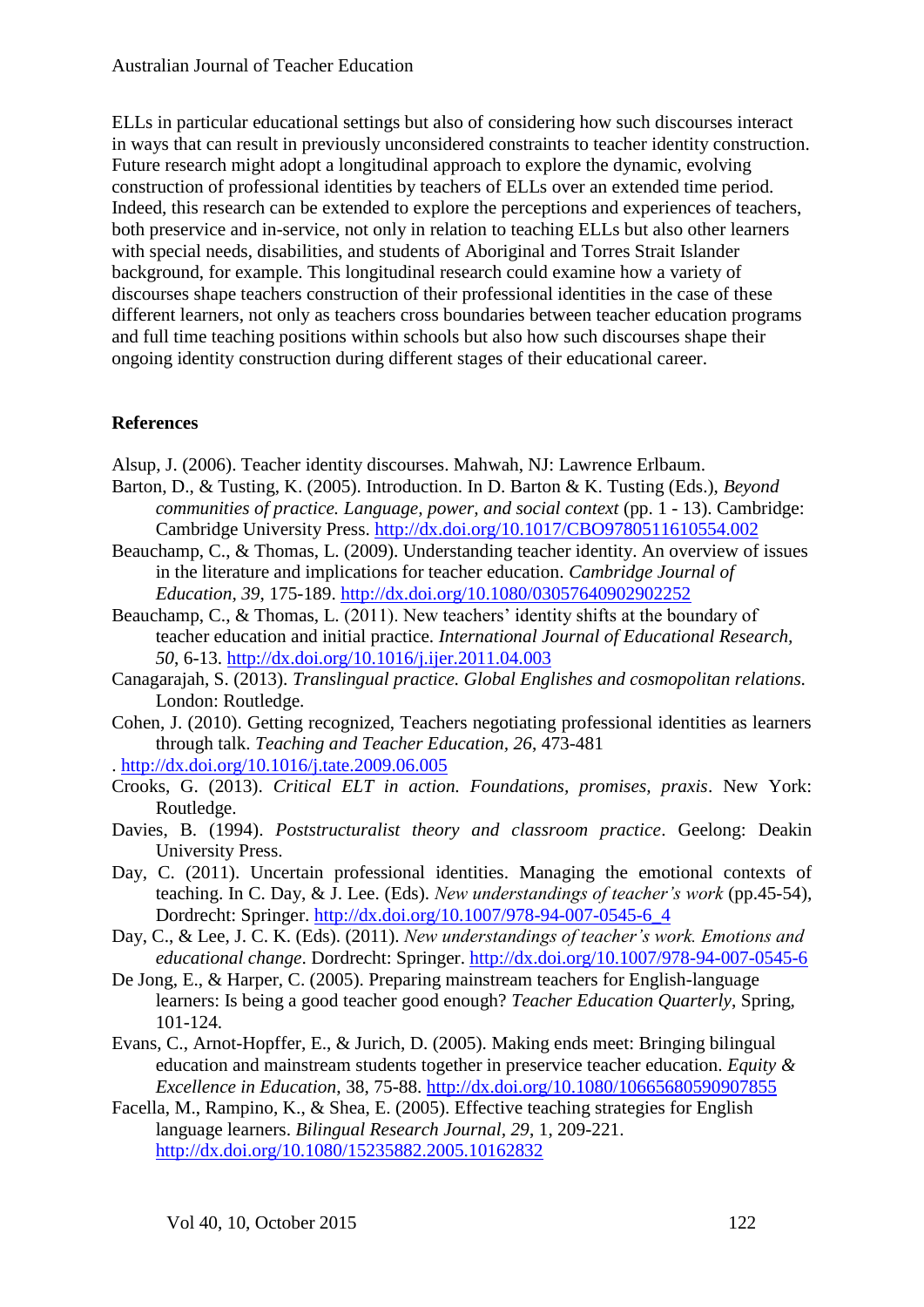- Fairclough, N. (2003). *Analysing discourse. Textual analysis for social research*. London: Routledge.
- Farrell, T. (2015). *Promoting teacher reflection in second language education. A framework for TESOL professionals*. New York: Routledge.
- Forlin, C. & Chambers, D. (2011). Teacher preparation for inclusive education: Increasing knowledge but raising concerns. *Asia-Pacific Journal of Teacher Education, 39*(1), 17- 32.<http://dx.doi.org/10.1080/1359866X.2010.540850>
- Fenner, D. (2014). *Advocating for English learners*. Thousand Oaks, CA: Corwin.
- Hammond, J. (2012). Hope and challenge in the Australian curriculum: Implications for EAL students and their teachers. *Australian Journal of Language and Literacy, 35*, 1, 223- 240.
- Hammond, J. (2014). An Australian perspective on standards-based education, teacher knowledge, and students of English as an additional language. *TESOL Quarterly, 48*, 3, 507-532.<http://dx.doi.org/10.1002/tesq.173>
- Hutchinson, M., & Hadjioannou, X. (2011). Better serving the needs of limited English proficient (LEP) students in the mainstream classroom: Examining the impact of an inquiry-based hybrid professional development program. *Teachers and Teaching: Theory and practice*, 17, 1, 91-113.<http://dx.doi.org/10.1080/13540602.2011.538499>
- De Jong, E., Harper, C., & Coady, M. (2013). Enhanced knowledge and skills for elementary mainstream teachers of English language learners. *Theory into Practice, 52*, 89-97. <http://dx.doi.org/10.1080/00405841.2013.770326>
- Jorgensen, M., & Phillips, L. (2002). *Discourse analysis as theory and method*. London: SAGE.
- Kayi-Aydar, H. (2015). Teacher agency, positioning, and English language learners; Voices of pre-service classroom teachers. *Teaching and Teacher Education, 45*, 94- 103. <http://dx.doi.org/10.1016/j.tate.2014.09.009>
- Khong, T., & Saito, E. (2014). Challenges confronting teachers of English language learners. *Education Review, 66*, 2, 210-225.<http://dx.doi.org/10.1080/00131911.2013.769425>
- Laclau, E., & Mouffe, C. (1985). *Hegemony and socialist strategy: Towards a radical democratic politics*. London, UK: Verso.
- Lasky, S. (2005). A sociocultural approach to understanding teacher identity, agency and professional vulnerability in a context of secondary school reform. *Teaching and Teacher Education, 21*, 8, 899-916.<http://dx.doi.org/10.1016/j.tate.2005.06.003>
- Layder, D. (2006). *Understanding social theory*. London: Sage. <http://dx.doi.org/10.4135/9781446279052>
- Lin, A. (2013). Towards Paradigmatic change in TESOL methodologies: Building plurilingual pedagogies from the ground up. *TESOL Quarterly, 47*(3), 521-545. <http://dx.doi.org/10.1002/tesq.113>
- McGee, A., Haworth, P., & MacIntyre, L. (2014). Leadership practices to support teaching and learning for English language learners. *TESOL Quarterly, 49*, 1, 92- 114. <http://dx.doi.org/10.1002/tesq.162>
- Merriam, S. (2009). *Qualitative research. A guide to design and implementation*. San Francisco, CA: Jossey-Bass.
- Mills, C. (2008). Making a difference: Moving beyond the superficial treatment of diversity. *Asia-Pacific Journal of Teacher Education, 36*(4), 261-275. <http://dx.doi.org/10.1080/13598660802375925>
- Mills, C. (2013). A Bourdieuian analysis of teachers' changing dispositions towards social justice: The limitations of practicum placements in pre-service teacher education. *Asia-Pacific Journal of Teacher Education, 41*(1), 41-54. <http://dx.doi.org/10.1080/1359866X.2012.753985>